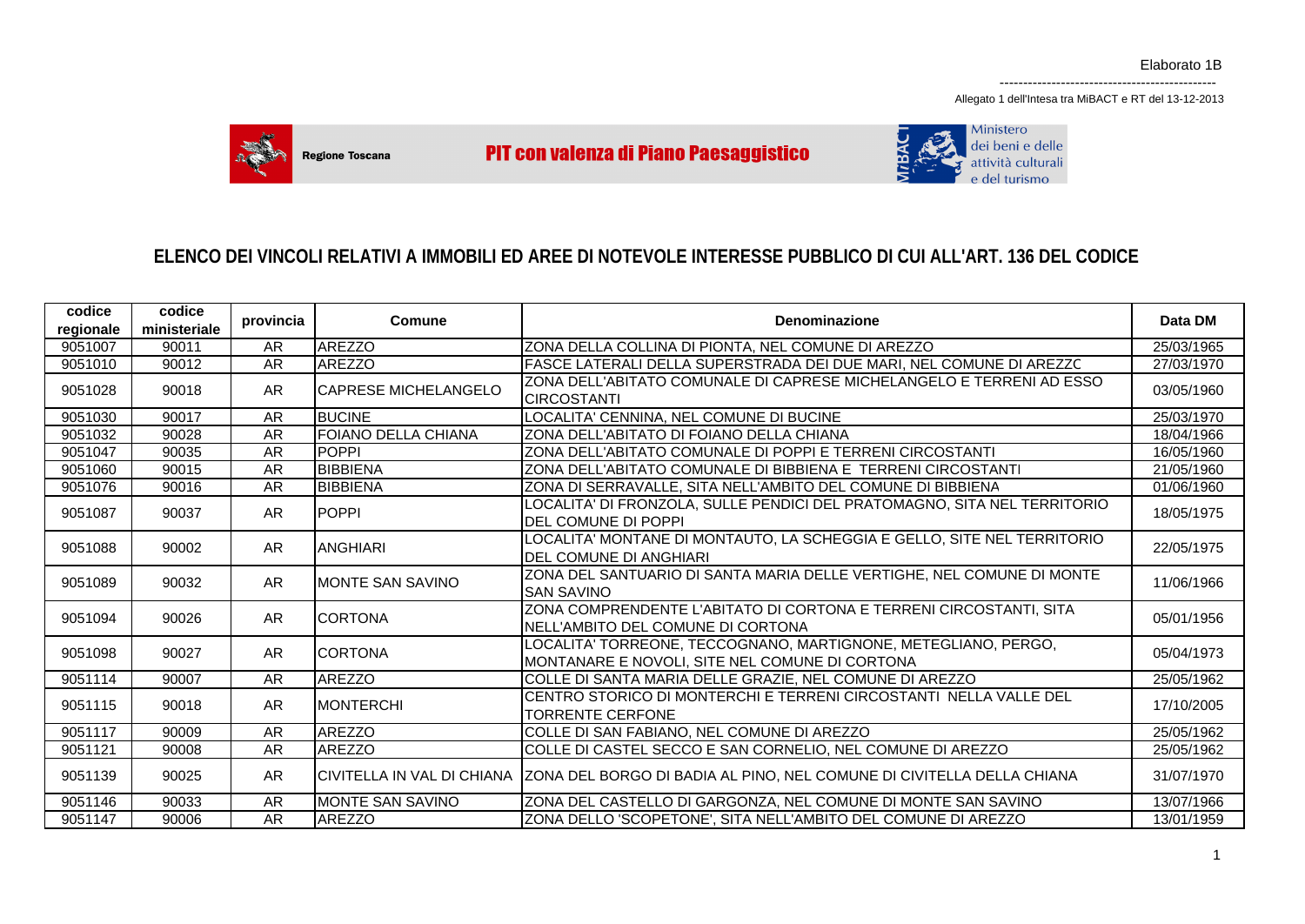Allegato 1 dell'Intesa tra MiBACT e RT del 13-12-2013

| 9051148 | 90001       | <b>AR</b> | <b>ANGHIARI</b>                                                                                                                                                                                                                                         | ABITATO COMUNALE DI ANGHIARI E TERRENI CIRCOSTANTI                                                                                                                                                                                                            | 11/09/1957                |
|---------|-------------|-----------|---------------------------------------------------------------------------------------------------------------------------------------------------------------------------------------------------------------------------------------------------------|---------------------------------------------------------------------------------------------------------------------------------------------------------------------------------------------------------------------------------------------------------------|---------------------------|
| 9051157 | 90024       | AR        |                                                                                                                                                                                                                                                         | CIVITELLA IN VAL DI CHIANA  ABITATO COMUNALE DI CIVITELLA DELLA CHIANA E TERRENI CIRCOSTANTI                                                                                                                                                                  | 20/09/1957                |
| 9051185 | 90005       | AR        | <b>AREZZO</b>                                                                                                                                                                                                                                           | ZONA DELLA FORTEZZA MEDICEA, SITA NELL'AMBITO DEL COMUNE DI AREZZO                                                                                                                                                                                            | 20/10/1956                |
| 9051208 | 90036       | AR        | <b>POPPI</b>                                                                                                                                                                                                                                            | ZONA DEL 'PIANO DI CAMPALDINO', NEL COMUNE DI POPPI                                                                                                                                                                                                           | 20/09/1974                |
| 9051213 | 90021       | AR        | <b>CASTIGLION FIORENTINO</b>                                                                                                                                                                                                                            | ZONA PANORAMICA, SITA NEL COMUNE DI CASTIGLION FIORENTINO                                                                                                                                                                                                     | 29/10/1965                |
| 9051215 | 90022       | <b>AR</b> | <b>CASTIGLION FIORENTINO</b>                                                                                                                                                                                                                            | ZONA ATTORNO AL CASTELLO DI MONTECCHIO, NEL COMUNE DI CASTIGLION<br><b>FIORENTINO</b>                                                                                                                                                                         | 06/11/1965                |
| 9051220 | 90039       | <b>AR</b> | SANSEPOLCRO                                                                                                                                                                                                                                             | ZONA LIMITROFA ALLA CITTA' DI SANSEPOLCRO                                                                                                                                                                                                                     | 12/11/1962                |
| 9051245 | 90040       | AR        | <b>STIA</b>                                                                                                                                                                                                                                             | ZONE DEL MONASTERO E SANTUARIO DI SANTA MARIA E DEL CASTELLO DI<br>PORCIANO, IN COMUNE DI STIA                                                                                                                                                                | 25/01/1967                |
| 9051246 | 90014       | AR        | AREZZO; CIVITELLA IN VAL<br>DI CHIANA; FOIANO DELLA<br>CHIANA; LATERINA;<br>LUCIGNANO; MARCIANO<br>SAVINO; MONTEVARCHI;<br>PERGINE VALDARNO; SAN<br><b>GIOVANNI VALDARNO;</b><br><b>TERRANUOVA BRACCIOLINI</b>                                          | DELLA CHIANA; MONTE SAN   ZONE GODIBILI DALL'AUTOSTRADA DEL SOLE, IN PROVINCIA DI AREZZO                                                                                                                                                                      | 29/01/1969                |
| 9051258 | 90019       | AR        | <b>CASTEL FOCOGNANO:</b><br><b>CASTEL SAN NICCOLO:</b><br><b>CASTELFRANCO DI SOPRA:</b><br><b>CASTIGLION FIBOCCHI;</b><br>LORO CIUFFENNA;<br>MONTEMIGNAIO;<br><b>ORTIGNANO RAGGIOLO:</b><br>PIAN DI SCO'; POPPI;<br>PRATOVECCHIO; STIA;<br><b>TALLA</b> | ZONA DEL CULMINE DEL PRATOMAGNO ARETINO, RICADENTE NEI COMUNI DI CASTEL<br>FOCOGNANO, CASTELFRANCO DI SOPRA, CASTEL SAN NICCOLO', CASTIGLION<br>FIBOCCHI, LORO CIUFFENNA, MONTEMIGNAIO, ORTIGNANO RAGGIOLO, PIAN DI SCO',<br>POPPI, PRATOVECCHIO, STIA, TALLA | 09/02/1976                |
| 9051266 | 90031-90034 | AR        | MONTE SAN SAVINO                                                                                                                                                                                                                                        | ZONA DELLA COLLINA SITA NELL'AMBITO DEL COMUNE DI MONTE SAN SAVINO (E<br><b>SUCCESSIVA RETTIFICA)</b>                                                                                                                                                         | 10/05/1976;<br>20/03/1961 |
| 9051270 | 90038       | AR        | <b>PRATOVECCHIO</b>                                                                                                                                                                                                                                     | ZONA DI ROMENA, SITA NEL COMUNE DI PRATOVECCHIO                                                                                                                                                                                                               | 15/02/1966                |
| 9051293 | 90023       | AR        | CHIUSI DELLA VERNA                                                                                                                                                                                                                                      | ZONA COMPRENDENTE IL SACRO MONTE DELLA VERNA E TERRENI CIRCOSTANTI, SITA<br>NELL'AMBITO DEL COMUNE DI CHIUSI DELLA VERNA                                                                                                                                      | 09/12/1955                |
| 9051305 | 90010       | AR        | <b>AREZZO</b>                                                                                                                                                                                                                                           | TERRENI BOSCHIVI IN LOCALITA' STOPPEDARCA, SITI NEL COMUNE DI AREZZO                                                                                                                                                                                          | 07/12/1964                |
| 9051306 | 90030       | AR        | <b>LUCIGNANO</b>                                                                                                                                                                                                                                        | ZONA ADIACENTE ALLA FORTEZZA MEDICEA, NEL COMUNE DI LUCIGNANO                                                                                                                                                                                                 | 06/10/1970                |
| 9051307 | 90029       | AR        | <b>LUCIGNANO</b>                                                                                                                                                                                                                                        | ANTICO ABITATO COMUNALE DI LUCIGNANO E TERRENI CIRCOSTANTI                                                                                                                                                                                                    | 14/10/1961                |
| 9051308 | 90004       | <b>AR</b> | <b>AREZZO</b>                                                                                                                                                                                                                                           | ZONA DENOMINATA ALPE DI POTI, SITA NEL COMUNE DI AREZZO                                                                                                                                                                                                       | 20/04/1954                |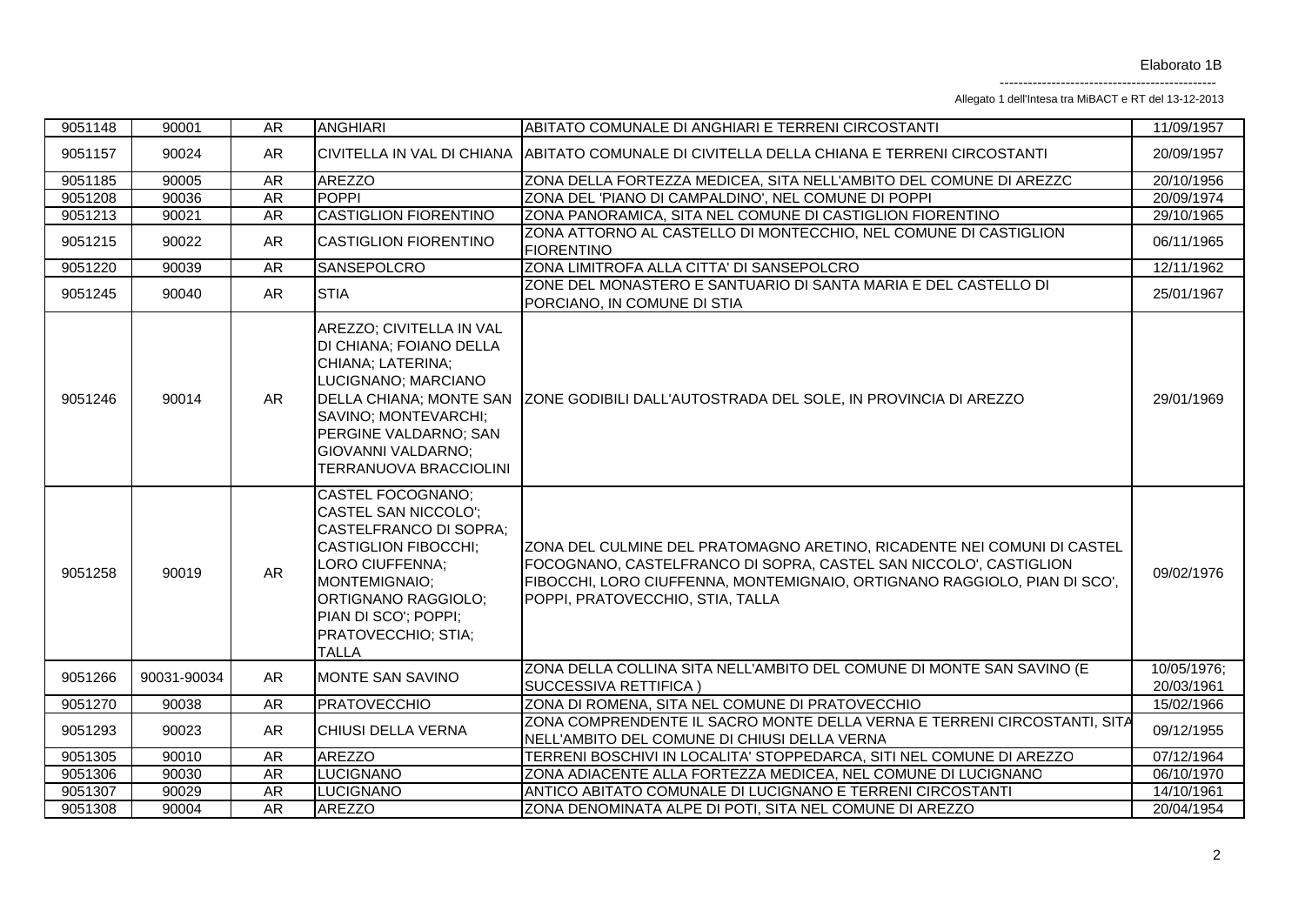Allegato 1 dell'Intesa tra MiBACT e RT del 13-12-2013

| 9051315 | non presente<br>nel SITAP | AR.            | <b>CHIUSI DELLA VERNA</b>                                                 | AREA SITA IN LOCALITA' SARNA, NEL COMUNE DI CHIUSI DELLA VERNA                                                                                                              | 10/01/2001                |
|---------|---------------------------|----------------|---------------------------------------------------------------------------|-----------------------------------------------------------------------------------------------------------------------------------------------------------------------------|---------------------------|
| 9051349 | non presente<br>nel SITAP | AR             | AREZZO; CIVITELLA IN VAL<br><b>DI CHIANA</b>                              | ZONA DEL BACINO ARTIFICIALE DELLA PENNA, NEL COMUNE DI AREZZO (E DI<br>CIVITELLA IN VAL DI CHIANA)                                                                          | 17/02/1988;<br>26/11/1987 |
| 9051352 | 90005                     | AR             | TERRANUOVA BRACCIOLINI                                                    | VIALE PIAVE (VIALE DEI TIGLI) x000D<br>SITO NEL COMUNE DI TERRANUOVA BRACCIOLINI                                                                                            | 18/10/1952                |
| 9051353 | 90006                     | <b>AR</b>      | <b>AREZZO</b>                                                             | GIARDINO DI PROPRIETA' , SITO NEL COMUNE DI AREZZO                                                                                                                          | 28/06/1956                |
| 9051354 | 90004                     | AR             | <b>ANGHIARI</b>                                                           | GIARDINO DI PIAZZA DELLA CROCE, SITO NEL COMUNE DI ANGHIARI                                                                                                                 | 29/09/1958                |
| 9000057 | 90074                     | FI-PO          | CAMPI BISENZIO; FIRENZE;<br>PRATO; SESTO FIORENTINO                       | FASCIA DI TERRENO DI 300 MT. DI LARGHEZZA DA OGNI LATO DELL'AUTOSTRADA<br>FIRENZE-MARE, RICADENTE NEI COMUNI DI FIRENZE, SESTO FIORENTINO, CAMPI<br><b>BISENZIO E PRATO</b> | 20/05/1967                |
| 9048002 | 90087                     | $\overline{F}$ | <b>LASTRA A SIGNA</b>                                                     | ZONA COLLINARE, SITA NEL TERRITORIO DEL COMUNE DI LASTRA A SIGNA                                                                                                            | 09/02/1967                |
| 9048008 | 90099                     | F1             | <b>BARBERINO VAL D'ELSA;</b><br>IN VAL DI PESA:<br>TAVARNELLE VAL DI PESA | IMPRUNETA; SAN CASCIANO  ZONE LUNGO LA SUPERSTRADA FIRENZE-SIENA, NEI COMUNI DI SAN CASCIANO VAL DI<br>PESA, IMPRUNETA, TAVARNELLE VAL DI PESA, BARBERINO VAL D'ELSA        | 23/03/1970                |
| 9048014 | 90111                     | FI.            | TAVARNELLE VAL DI PESA                                                    | LOCALITA' DI SAN DONATO IN POGGIO, NEL COMUNE DI TAVARNELLE VAL DI PESA                                                                                                     | 27/03/1970                |
| 9048029 | 90050                     | FI.            | BARBERINO VAL D'ELSA;<br><b>CERTALDO</b>                                  | ZONA DI SENOFONTE, SITA NEI COMUNI DI BARBERINO VAL D'ELSA E CERTALDO                                                                                                       | 26/03/1970                |
| 9048036 | 90086                     | FI.            | <b>LASTRA A SIGNA</b>                                                     | MASSO DELLA GONFOLINA E AREA CIRCOSTANTE, NEL COMUNE DI LASTRA A SIGNA                                                                                                      | 01/04/1963                |
| 9048044 | 90103                     | $\overline{F}$ | <b>SCANDICCI</b>                                                          | AREA PANORAMICA SITA NEL COMUNE DI SCANDICCI                                                                                                                                | 22/04/1969                |
| 9048045 | 90069                     | $\overline{F}$ | <b>FIRENZE</b>                                                            | ZONA DEI VIALI DI CIRCONVALLAZIONE DELLA CITTA' DI FIRENZE                                                                                                                  | 25/05/1955                |
| 9048046 | 90082                     | FI.            | <b>INCISA IN VAL D'ARNO</b>                                               | ZONA AI LATI DELLA STRADA PROVINCIALE ARETINA, NEL COMUNE DI INCISA VAL<br><b>D'ARNO</b>                                                                                    | 24/04/1975                |
| 9048048 | 90081                     | FI.            | <b>IMPRUNETA</b>                                                          | ZONA AI LATI DELLE STRADE CHE DA POZZOLATICO E TAVARNUZZE VANNO A<br>IMPRUNETA, SITA NELL'AMBITO DEL COMUNE DI IMPRUNETA                                                    | 25/05/1961                |
| 9048062 | 90051                     | FI             | <b>DICOMANO</b>                                                           | ZONA COLLINARE SULLA RIVA SINISTRA DELLA SIEVE, NEL COMUNE DI DICOMANO                                                                                                      | 02/02/1972                |
| 9048071 | 90042                     | F1             | <b>IBAGNO A RIPOLI</b>                                                    | ZONA AI LATI DELLA STRADA PROVINCIALE ARETINA, NEL COMUNE DI BAGNO A RIPOLI                                                                                                 | 20/12/1965                |
| 9048078 | 90097                     | FI.            | <b>RIGNANO SULL'ARNO</b>                                                  | ZONA AI LATI DELLA STRADA PROVINCIALE ARETINA, NEL COMUNE DI RIGNANO<br>SULL'ARNO                                                                                           | 07/04/1973                |
| 9048080 | 90095                     | FI.            | <b>REGGELLO</b>                                                           | ZONA DEL PRATOMAGNO CON L'ABBAZIA DI VALLOMBROSA, NELL'AMBITO DEL<br>COMUNE DI REGGELLO                                                                                     | 26/04/1973                |
| 9048100 | 90096                     | FI             | <b>REGGELLO</b>                                                           | ZONA DELL'AREA DI SAN GIOVENALE, NEL COMUNE DI REGGELLO                                                                                                                     | 08/06/1977                |
| 9048103 | 90112                     | $\overline{F}$ | <b>VICCHIO</b>                                                            | LOCALITA' VESPIGNANO ED ADIACENZE, SITE NEL COMUNE DI VICCHIO                                                                                                               | 20/06/1969                |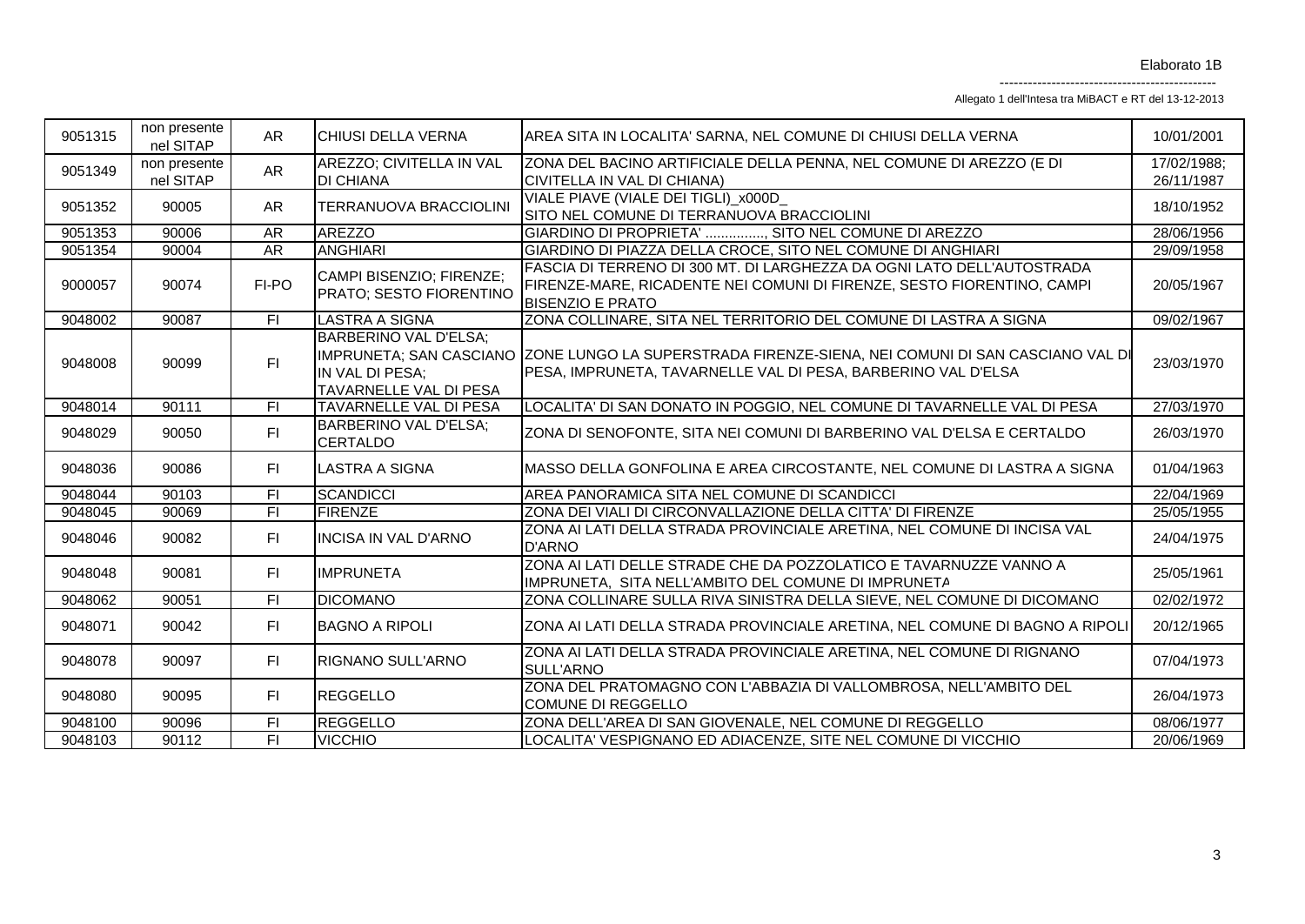Allegato 1 dell'Intesa tra MiBACT e RT del 13-12-2013

| 9048104 | 90047 | F1             | <b>BAGNO A RIPOLI:</b><br><b>BARBERINO DI MUGELLO;</b><br>CALENZANO; CAMPI<br><b>BISENZIO; FIGLINE</b><br>VALDARNO; FIRENZE;<br><b>IMPRUNETA; INCISA IN VAL</b><br>D'ARNO; REGGELLO;<br>RIGNANO SULL'ARNO:<br><b>SCANDICCI; SESTO</b><br><b>FIORENTINO</b> | ZONA AI LATI DELL'AUTOSTRADA DEL SOLE, NEI COMUNI DI BARBERINO DI MUGELLO,<br>CALENZANO, SESTO FIORENTINO, CAMPI BISENZIO, FIRENZE, BAGNO A RIPOLI,<br>SCANDICCI, RIGNANO SULL'ARNO, REGGELLO, IMPRUNETA, INCISA IN VAL D'ARNO,<br><b>FIGLINE VALDARNO</b> | 23/06/1967 |
|---------|-------|----------------|------------------------------------------------------------------------------------------------------------------------------------------------------------------------------------------------------------------------------------------------------------|------------------------------------------------------------------------------------------------------------------------------------------------------------------------------------------------------------------------------------------------------------|------------|
| 9048120 | 90049 | F              | <b>CERTALDO</b>                                                                                                                                                                                                                                            | ZONA DELLE COLLINE A NORD-EST DI CERTALDO ALTO                                                                                                                                                                                                             | 13/07/1971 |
| 9048126 | 90109 | F1             | <b>SIGNA</b>                                                                                                                                                                                                                                               | ZONA PANORAMICA CON L'ANTICO CASTELLO DI SIGNA                                                                                                                                                                                                             | 21/07/1971 |
| 9048127 | 90110 | F1             | TAVARNELLE VAL DI PESA                                                                                                                                                                                                                                     | ZONA ADIACENTE ALLA PIEVE DI SAN PIERO IN BOSSOLO, NEL COMUNE DI<br>TAVARNELLE VAL DI PESA                                                                                                                                                                 | 22/07/1967 |
| 9048136 | 90068 | $\overline{F}$ | <b>FIRENZE</b>                                                                                                                                                                                                                                             | SPONDE NORD E SUD DELL'ARNO, NELL'AMBITO DEL COMUNE DI FIRENZE                                                                                                                                                                                             | 31/08/1953 |
| 9048152 | 90073 | F1             | FIRENZE; SESTO<br>FIORENTINO; VAGLIA                                                                                                                                                                                                                       | MASSICCIO DI MONTE MORELLO, SITO NELL'AMBITO DEI COMUNI DI FIRENZE, VAGLIA<br>E SESTO FIORENTINO                                                                                                                                                           | 23/12/1952 |
| 9048162 | 90072 | F1             | FIRENZE; IMPRUNETA;<br><b>SCANDICCI</b>                                                                                                                                                                                                                    | ZONA ADIACENTE LA CERTOSA DEL GALLUZZO, SITA NEI COMUNI DI FIRENZE,<br><b>SCANDICCI E IMPRUNETA</b>                                                                                                                                                        | 15/10/1955 |
| 9048168 | 90065 | F1             | <b>FIRENZE</b>                                                                                                                                                                                                                                             | TERRITORIO DELLA LOCALITA' CAREGGI E DELLE COLLINE ADIACENTI, AD OVEST DEL<br>TORRENTE MUGNONE, SITO NELL'AMBITO DEL COMUNE DI FIRENZE                                                                                                                     | 27/10/1951 |
| 9048169 | 90064 | FI.            | <b>FIRENZE</b>                                                                                                                                                                                                                                             | TERRITORIO DELLE COLLINE DI BELLOSGUARDO. DI MARIGNOLLE E ADIACENZE. FINO<br>ALLA CERTOSA DEL GALLUZZO, SITO NELL'AMBITO DEL COMUNE DI FIRENZE                                                                                                             | 27/10/1951 |
| 9048172 | 90043 | F1             | <b>BAGNO A RIPOLI</b>                                                                                                                                                                                                                                      | AREA COSTITUENTE UN BELVEDERE SULLA VALLE CHE DEGRADA VERSO ANTELLA E<br>LE ALTURE CIRCOSTANTI, NEL COMUNE DI BAGNO A RIPOLI                                                                                                                               | 07/04/1973 |
| 9048173 | 90066 | F1             | <b>FIRENZE</b>                                                                                                                                                                                                                                             | TERRITORIO DELLE COLLINE A SUD DELLA CITTA' DI FIRENZE E AD EST DELLA VIA<br>SENESE, SITO NELL'AMBITO DEL COMUNE DI FIRENZE                                                                                                                                | 05/11/1951 |
| 9048174 | 90107 | $\overline{F}$ | <b>SESTO FIORENTINO</b>                                                                                                                                                                                                                                    | ZONA NELLA FRAZIONE DI QUINTO, SITA NEL COMUNE DI SESTO FIORENTINO                                                                                                                                                                                         | 02/10/1961 |
| 9048181 | 90075 | F1             | <b>FIESOLE; FIRENZE</b>                                                                                                                                                                                                                                    | TERRITORIO DELLE COLLINE FIESOLANE A NORD DI FIRENZE, NELL'AMBITO DEI<br>COMUNI DI FIRENZE E FIESOLE                                                                                                                                                       | 05/11/1951 |
| 9048187 | 90044 | FI.            | <b>BAGNO A RIPOLI; FIRENZE</b>                                                                                                                                                                                                                             | ZONA POSTA A SUD-EST DI FIRENZE, NELL'AMBITO DEI COMUNI DI BAGNO A RIPOLI E<br><b>FIRENZE</b>                                                                                                                                                              | 28/10/1958 |
| 9048192 | 90098 | FI.            | <b>RIGNANO SULL'ARNO</b>                                                                                                                                                                                                                                   | AREA PANORAMICA VERSO LA MEDIA VALLE DELL'ARNO E VERSO IL PRATOMAGNO.<br>NEL COMUNE DI RIGNANO SULL'ARNO                                                                                                                                                   | 30/07/1974 |
| 9048194 | 90070 | FI.            | <b>BAGNO A RIPOLI; FIESOLE;</b><br><b>FIRENZE</b>                                                                                                                                                                                                          | ZONA DELLA VILLA 'LA MASSA' E ADIACENZE, NEI COMUNI DI FIRENZE, BAGNO A<br><b>RIPOLI, FIESOLE</b>                                                                                                                                                          | 30/10/1956 |
| 9048195 | 90079 | F1             | <b>GREVE IN CHIANTI</b>                                                                                                                                                                                                                                    | ZONA DI LAMOLE - CASTELLO DI LAMOLE - VIGNAMAGGIO E MONTIGLIARI<br>CASTELLINUZZA, SITA NEL TERRITORIO DEL COMUNE DI GREVE IN CHIANTI                                                                                                                       | 27/04/1974 |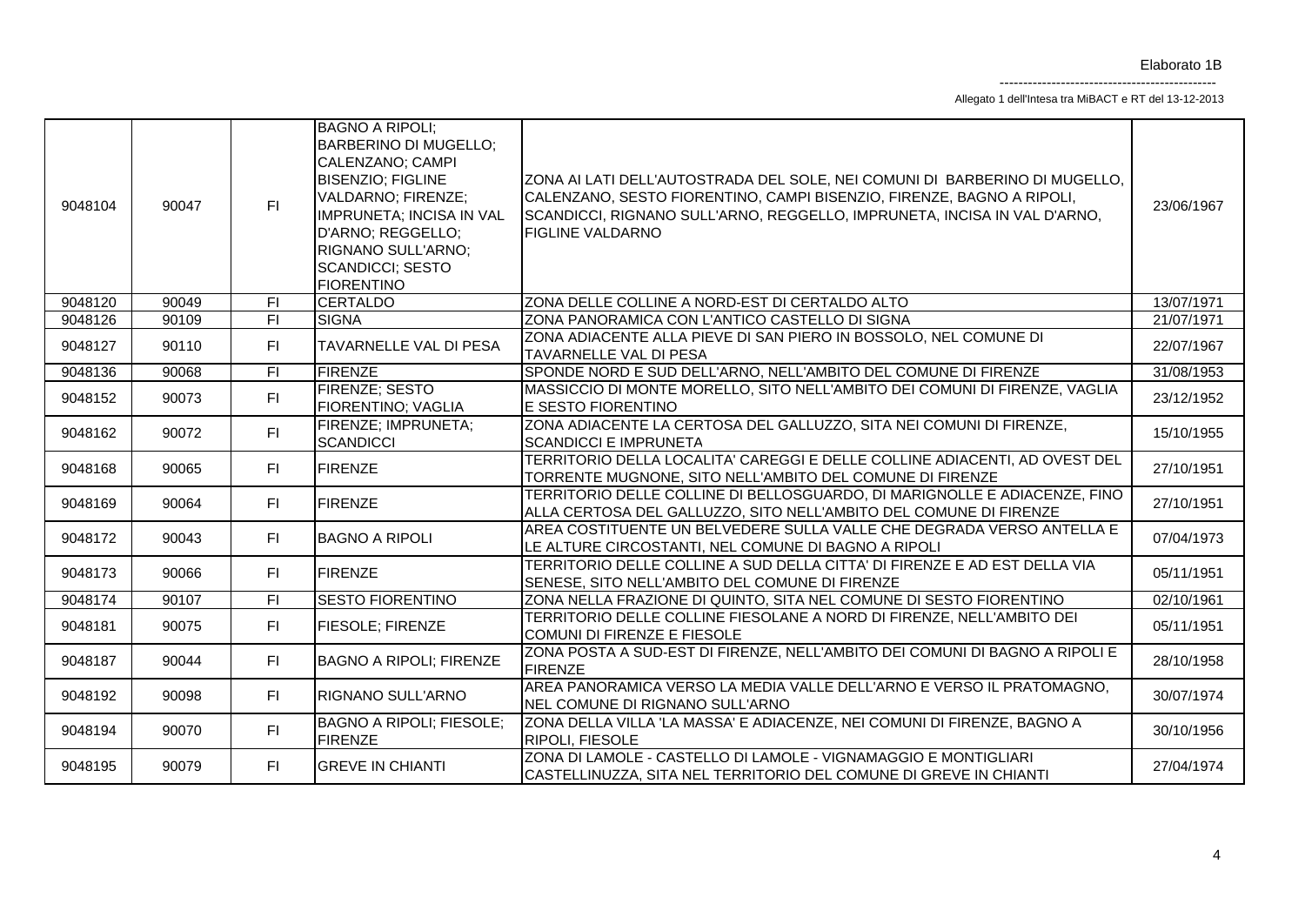Allegato 1 dell'Intesa tra MiBACT e RT del 13-12-2013

| 9048196 | 90055                     | FI.            | <b>BORGO SAN LORENZO;</b><br><b>FIESOLE; PONTASSIEVE;</b><br><b>VAGLIA</b> | AREA PANORAMICA DEI COMUNI DI FIESOLE, VAGLIA, BORGO SAN LORENZO (E<br>PONTASSIEVE)                                                             | 10/10/1964                                               |
|---------|---------------------------|----------------|----------------------------------------------------------------------------|-------------------------------------------------------------------------------------------------------------------------------------------------|----------------------------------------------------------|
| 9048198 | 90071                     | F1             | FIESOLE; FIRENZE; SESTO<br>FIORENTINO; VAGLIA                              | VALLE DEL MUGNONE NELL'AMBITO DEI COMUNI DI FIESOLE, VAGLIA, FIRENZE E<br><b>SESTO FIORENTINO</b>                                               | 06/11/1961;<br>20/02/1995:<br>03/01/1996;<br>03/01/1996; |
| 9048199 | 90078                     | F1             | <b>GREVE IN CHIANTI</b>                                                    | ZONA DI MUGNANA - VALLI DI CINTOIA - DUDDA - VECCHIMAGGIO - SUGAME -<br>CONVERTORE - UZZANO, SITA NEL TERRITORIO DEL COMUNE DI GREVE IN CHIANTI | 27/04/1974                                               |
| 9048202 | 90080                     | FI.            | <b>IGREVE IN CHIANTI</b>                                                   | ZONA DI PANZANO E SAN LEOLINO, SITA NEL TERRITORIO DEL COMUNE DI GREVE IN<br><b>CHIANTI</b>                                                     | 27/04/1974                                               |
| 9048206 | 90077                     | FI.            | <b>GREVE IN CHIANTI</b>                                                    | ZONA DI VERRAZZANO-COLOGNOLE-MONTEFIORALLE, SITA NEL TERRITORIO DEL<br>COMUNE DI GREVE IN CHIANTI                                               | 27/04/1974                                               |
| 9048209 | 90094                     | FI             | <b>REGGELLO</b>                                                            | ZONA PANORAMICA SALTINO-VALLOMBROSA SITA NEL COMUNE DI REGGELLO                                                                                 | 27/11/1952                                               |
| 9048211 | 90048                     | FI.            | <b>CERTALDO</b>                                                            | ABITATO DI CERTALDO ALTO CON TERRENI CIRCOSTANTI E ZONA DEL POGGIO DEL<br>BOCCACCIO, SITE NELL'AMBITO DEL COMUNE DI CERTALDO                    | 18/01/1958                                               |
| 9048212 | 90102                     | FI             | <b>SCANDICCI</b>                                                           | ZONA COLLINARE E PARTE DELLA PIANURA, SITA NEL COMUNE DI SCANDICCI                                                                              | 20/01/1965                                               |
| 9048243 | 90089                     | FI.            | <b>IMONTELUPO FIORENTINO</b>                                               | FASCIA AI LATI DELLA VARIANTE DELLA STRADA STATALE N.67, NEL COMUNE DI<br>MONTELUPO FIORENTINO                                                  | 08/01/1970                                               |
| 9048249 | 90090                     | FI.            | MONTELUPO FIORENTINO                                                       | ZONA ATTORNO ALLA VILLA MEDICEA DELL'AMBROGIANA, SITA NEL COMUNE DI<br>MONTELUPO FIORENTINO                                                     | 24/01/1977                                               |
| 9048261 | 90101                     | FI.            | SAN CASCIANO IN VAL DI<br><b>PESA</b>                                      | ZONA PANORAMICA, SITA NEL COMUNE DI SAN CASCIANO VAL DI PESA                                                                                    | 31/01/1966                                               |
| 9048272 | 90046                     | $\overline{F}$ | <b>CALENZANO</b>                                                           | ZONA PANORAMICA DEL COMUNE DI CALENZANO                                                                                                         | 13/02/1967                                               |
| 9048287 | 90091                     | $\overline{F}$ | <b>MONTESPERTOLI</b>                                                       | ZONA DEL COLLE DI LUCARDO, NEL COMUNE DI MONTESPERTOLI                                                                                          | 02/02/1972                                               |
| 9048297 | 90108                     | $\overline{F}$ | <b>SESTO FIORENTINO</b>                                                    | ZONA COLLINARE DEL COMUNE DI SESTO FIORENTINO                                                                                                   | 25/03/1965                                               |
| 9048299 | 90088                     | F1             | <b>LASTRA A SIGNA</b>                                                      | ZONA DI MALMANTILE, NEL COMUNE DI LASTRA A SIGNA                                                                                                | 10/01/1969                                               |
| 9048304 | 90045                     | $\overline{F}$ | <b>BORGO SAN LORENZO</b>                                                   | ZONA DI LUCO DI MUGELLO, SITA NEL COMUNE DI BORGO SAN LORENZO                                                                                   | 18/05/1966                                               |
| 9048350 | 90009                     | FI.            | <b>GAMBASSI TERME;</b><br><b>MONTAIONE</b>                                 | LOCALITA' DENOMINATA RIOTORTO, SITA NEL TERRITORIO DEI COMUNI DI_X000D<br><b>GAMBASSI TERME E MONTAIONE</b>                                     | 28/09/1998                                               |
| 9048357 | non presente<br>nel SITAP | FI.            | <b>BAGNO A RIPOLI</b>                                                      | LOCALITA' GRASSINA E LAPPEGGI E ZONE LIMITROFE, NEL TERRITORIO COMUNALE DI<br><b>BAGNO A RIPOLI</b>                                             | 14/09/2007                                               |
| 9048359 | 900011                    | F1             | <b>BORGO SAN LORENZO -</b><br><b>VICCHIO</b>                               | TERRITORIO TIPICO DELLA VALLATA DEL MUGELLO, NEI COMUNI DI BORGO SAN<br>LORENZO E VICCHIO                                                       | 18/05/1999                                               |
| 9048361 | non presente<br>nel SITAP | FI.            | SAN CASCIANO IN VAL DI<br><b>PESA</b>                                      | LOCALITA' 'PONTEROTTO - LE LAME' ED AREE LIMITROFE, NEL COMUNE DI SAN<br>CASCIANO VAL DI PESA                                                   | 31/05/2001                                               |
| 9048364 | 90017                     | $\overline{F}$ | <b>BAGNO A RIPOLI</b>                                                      | LOCALITA' VILLAMAGNA SITA NEL TERRITORIO DI BAGNO A RIPOLI                                                                                      | 27/08/2003                                               |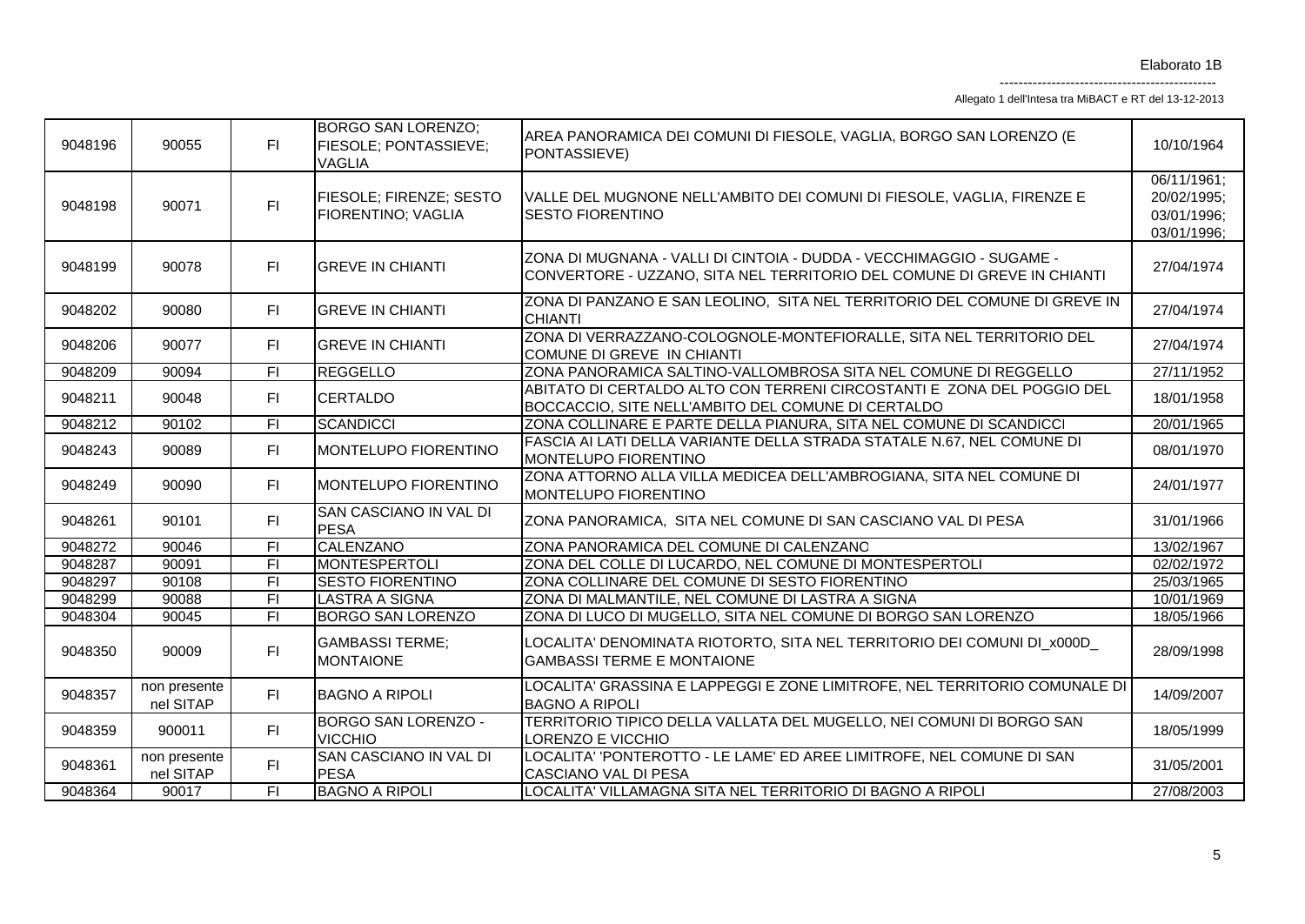Allegato 1 dell'Intesa tra MiBACT e RT del 13-12-2013

| non<br>lavorabile | 90100 | FI                     | SAN CASCIANO IN VAL DI<br><b>PESA</b>                                  | VIALE DI CIPRESSI A SAN GIOVANNI IN SUGANO                                                                                                     | 06/11/1956 |
|-------------------|-------|------------------------|------------------------------------------------------------------------|------------------------------------------------------------------------------------------------------------------------------------------------|------------|
| non<br>lavorabile | 90067 | FI                     | <b>FIRENZE</b>                                                         | GIARDINO EX -TEDESCO DI PROPRIETA' DELLA COOPERATIVA EDILIZIA GUSTAVO<br><b>MODENA</b>                                                         | 09/04/1952 |
| 9000161           | 90449 | $GR - LI$              | FOLLONICA - PIOMBINO                                                   | ZONA SITA NEL TERRITORIO DEL COMUNE DI PIOMBINO COMPRESA TRA LA LOCALITA'<br>TORRE DEL SALE' ED IL CONFINE COL COMUNE DI FOLLONICA             | 20/09/1962 |
| 9053004           | 90436 | $\overline{\text{GR}}$ | <b>CAPALBIO</b>                                                        | CENTRO ABITATO E ZONA CIRCOSTANTE DEL COMUNE DI CAPALBIO                                                                                       | 10/12/1975 |
| 9053013           | 90454 | GR                     | <b>CASTIGLIONE DELLA</b><br>PESCAIA; GROSSETO                          | ZONA DELLA PINETA LITORANEA DETTA DEL TOMBOLO SITA NELL'AMBITO DEL<br>COMUNE DI GROSSETO                                                       | 27/03/1958 |
| 9053015           | 90440 | GR                     | <b>CASTIGLIONE DELLA</b><br><b>PESCAIA</b>                             | PINETA LITORANEA FRA LA FOCE DELL'ALMA E PUNTA ALA, SITA NELL'AMBITO DEL<br>COMUNE DI CASTIGLIONE DELLA PESCAIA                                | 29/04/1959 |
| 9053020           | 90439 | GR                     | <b>CASTIGLIONE DELLA</b><br><b>PESCAIA</b>                             | ZONA LITORANEA SITA NELL'AMBITO DEL COMUNE DI CASTIGLIONE DELLA PESCAIA                                                                        | 10/04/1958 |
| 9053024           | 90501 | <b>GR</b>              | <b>SORANO</b>                                                          | CENTRO STORICO DI MONTORIO E AREA CIRCOSTANTE, NEL COMUNE DI SORANO                                                                            | 21/02/1977 |
| 9053035           | 90442 | <b>GR</b>              | <b>CASTIGLIONE DELLA</b><br>PESCAIA                                    | ZONA A MONTE E A MARE DELLA STRADA PROVINCIALE PER FOLLONICA IN<br>PROSSIMITA' DEL NUCLEO URBANO DI CASTIGLIONE DELLA PESCAIA                  | 09/04/1963 |
| 9053040           | 90432 | <b>GR</b>              | <b>ARCIDOSSO; CASTEL DEL</b><br>PIANO; SANTA FIORA;<br><b>SEGGIANO</b> | ZONA DEL MONTE AMIATA SITA NELL'AMBITO DEI COMUNI DI SEGGIANO, CASTEL DEL<br>PIANO, ARCIDOSSO E SANTA FIORA                                    | 22/05/1959 |
| 9053065           | 90453 | GR                     | <b>GAVORRANO</b>                                                       | ZONA COLLINARE DI POGGIO ZENONE CAVALLO NEL COMUNE DI GAVORRANO                                                                                | 20/04/1977 |
| 9053075           | 90498 | <b>GR</b>              | <b>SCARLINO</b>                                                        | ZONA LITORANEA DENOMINATA VALLIN DI PORTIGLIONE, NEL COMUNE DI<br>GAVORRANO (ADESSO COMUNE DI SCARLINO)                                        | 13/06/1959 |
| 9053097           | 90450 | <b>GR</b>              | <b>SCARLINO; FOLLONICA</b>                                             | PINETA LITORANEA DETTA DI SCARLINO DI NOTEVOLE INTERESSE PER LA FOLTA<br>VEGETAZIONE ARBOREA (FOLLONICA E SCARLINO EX GAVORRANO)               | 24/06/1959 |
| 9053101           | 90500 | GR                     | <b>SORANO</b>                                                          | ZONA DI SOVANA, CENTRO STORICO E VALLATE CIRCOSTANTI, NEL COMUNE DI<br><b>SORANO</b>                                                           | 18/05/1975 |
| 9053102           | 90480 | <b>GR</b>              | ORBETELLO                                                              | ZONA DEL TOMBOLO DELLA GIANNELLA SITA NELL'AMBITO DEL COMUNE DI<br><b>ORBETELLO</b>                                                            | 04/12/1964 |
| 9053105           | 90444 | GR                     | <b>CASTIGLIONE DELLA</b><br><b>PESCAIA</b>                             | ZONA DELLA PINETA A MONTE DELLA STRADA LITORANEA, SITA NEL TERRITORIO DEL<br>COMUNE DI CASTIGLIONE DELLA PESCAIA                               | 01/07/1967 |
| 9053106           | 90438 | GR                     | CASTELL'AZZARA                                                         | ZONA DELLA PINETA A NORD DELL'ABITATO                                                                                                          | 01/07/1967 |
| 9053107           | 90484 | GR                     | <b>PITIGLIANO</b>                                                      | ZONA DEL CENTRO ANTICO ED AREA CIRCOSTANTE, SITA NEL TERRITORIO DEL<br><b>COMUNE DI PITIGLIANO</b>                                             | 01/07/1967 |
| 9053108           | 90443 | GR                     | <b>CASTIGLIONE DELLA</b><br><b>PESCAIA</b>                             | ZONA SITUATA A NORD-EST DELL'ABITATO DI CASTIGLIONE DELLA PESCAIA                                                                              | 01/07/1967 |
| 9053109           | 90441 | <b>GR</b>              | <b>CASTIGLIONE DELLA</b><br>PESCAIA                                    | ZONA MONTUOSA SITA NEL TERRITORIO DEL COMUNE DI CASTIGLIONE DELLA<br>PESCAIA, TRA FORTE ROCCHETTE, PUNTA ALA, LA STRADA PROVINCIALE ED IL MARE | 03/07/1962 |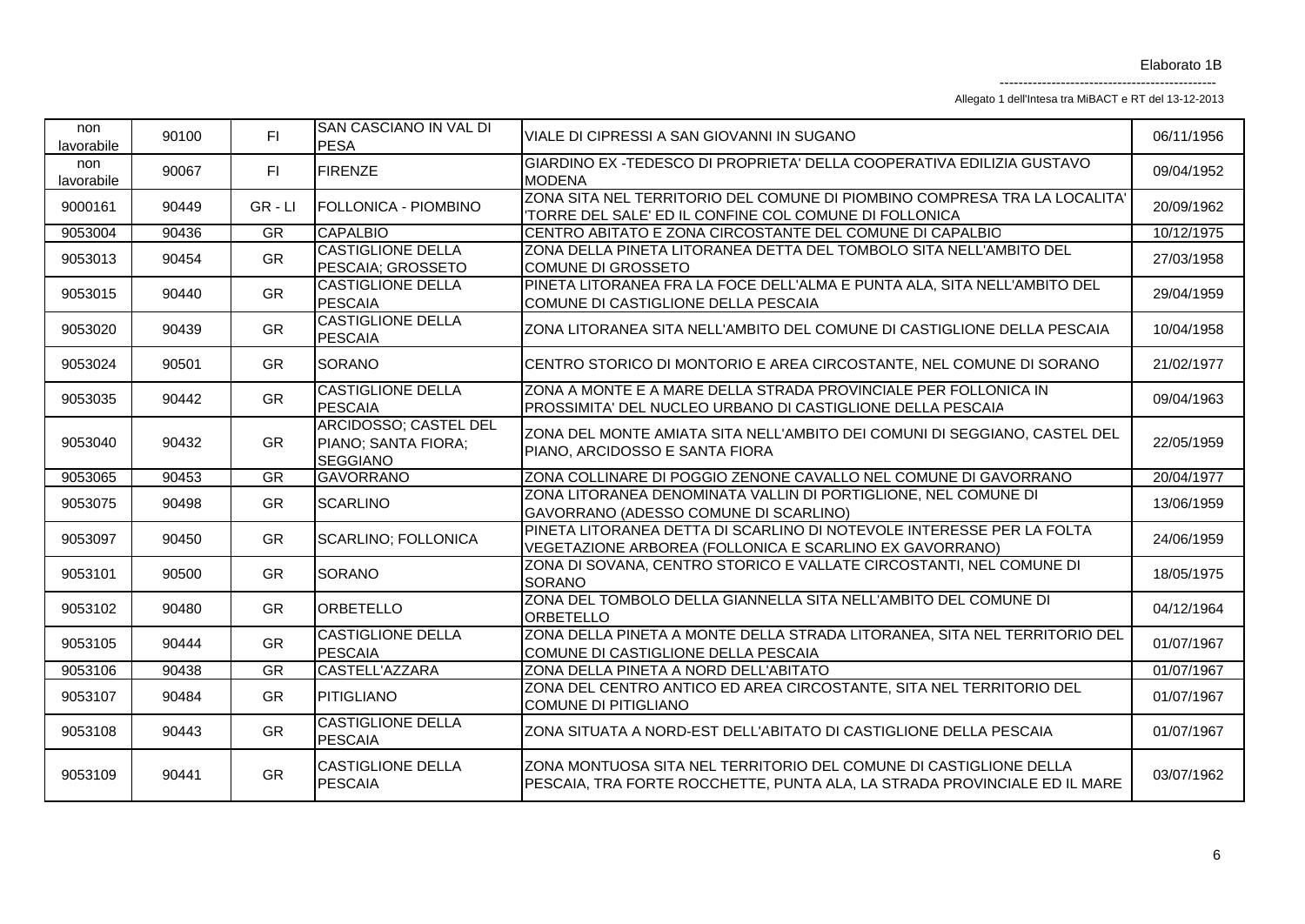Allegato 1 dell'Intesa tra MiBACT e RT del 13-12-2013

| 9053128 | 90476 | <b>GR</b>              | <b>ORBETELLO</b>           | PINETA DETTA "TOMBOLO DELLA FENIGLIA" SITA NELL'AMBITO DEL COMUNE DI<br>ORBETELLO                                                                                                                                | 22/08/1959 |
|---------|-------|------------------------|----------------------------|------------------------------------------------------------------------------------------------------------------------------------------------------------------------------------------------------------------|------------|
| 9053129 | 90472 | <b>GR</b>              | <b>MANCIANO</b>            | ZONA DELL'ABITATO DI SATURNIA SITA NEL TERRITORIO DEL COMUNE DI MANCIANO                                                                                                                                         | 28/08/1971 |
| 9053130 | 90475 | <b>GR</b>              | <b>ORBETELLO</b>           | PINETA LITORANEA DETTA DEL 'VOLTONCINO', SITA NEL TERRITORIO DEL COMUNE DI<br>ORBETELLO                                                                                                                          | 20/08/1959 |
| 9053131 | 90466 | <b>GR</b>              |                            | CAMPAGNATICO; GROSSETO ZONA DI ROSELLE NEL COMUNE DI GROSSETO (E NEL COMUNE DI CAMPAGNATICO)                                                                                                                     | 28/07/1971 |
| 9053132 | 90499 | GR                     | SORANO                     | ZONA DELL'ABITATO DI SORANO                                                                                                                                                                                      | 28/07/1971 |
| 9053151 | 90461 | <b>GR</b>              | <b>GROSSETO</b>            | ZONA DEI MONTI DELL'UCCELLINA, SITA NEL TERRITORIO DEL COMUNE DI GROSSETO                                                                                                                                        | 16/06/1962 |
| 9053166 | 90485 | <b>GR</b>              | <b>ROCCALBEGNA</b>         | I CENTRI ABITATI E ZONE CIRCOSTANTI DI ROCCALBEGNA E TRIANA, NEL COMUNE DI<br><b>ROCCALBEGNA</b>                                                                                                                 | 27/08/1973 |
| 9053177 | 90477 | <b>GR</b>              | <b>ORBETELLO</b>           | ZONA SITA NEL TERRITORIO DEL COMUNE DI ORBETELLO FRA I PIEDI DEI MONTI<br>DELL'UCCELLINA ED IL MARE, COMPRESO IL CENTRO URBANO DI TALAMONE                                                                       | 25/09/1962 |
| 9053178 | 90468 | <b>GR</b>              | <b>MAGLIANO IN TOSCANA</b> | ZONA DEI MONTI DELL'UCCELLINA SITA NEL TERRITORIO DEL COMUNE DI MAGLIANO<br>IN TOSCANA, COMPRESA PARTE DELLA LIMITROFA PIANURA                                                                                   | 26/09/1962 |
| 9053179 | 90478 | <b>GR</b>              | ORBETELLO                  | ZONE SITUATE AI LATI DELLA DIGA GRANDUCALE, CHE UNISCE ORBETELLO AL MONTE<br><b>ARGENTARIO</b>                                                                                                                   | 27/09/1962 |
| 9053191 | 90470 | GR                     | <b>MAGLIANO IN TOSCANA</b> | ZONA DI PERETA, NEL TERRITORIO DEL COMUNE DI MAGLIANO IN TOSCANA                                                                                                                                                 | 16/05/1974 |
| 9053210 | 90479 | <b>GR</b>              | <b>ORBETELLO</b>           | ZONA COMPRESA FRA I PIEDI DEI MONTI DELL'UCCELLINA, LA STRADA AURELIA ED IL<br>MARE, NONCHE' LA LIMITROFA COLLINA DI BENGODI, ESCLUSA LA FASCIA<br>APPARTENENTE AL DEMANIO MARITTIMO, IN COMUNE DI ORBETELLO     | 10/12/1962 |
| 9053214 | 90434 | GR                     | CAPALBIO; ORBETELLO        | ZONA DEL LAGO DI BURANO SITA NEL TERRITORIO DEL COMUNE DI CAPALBIO                                                                                                                                               | 13/05/1965 |
| 9053235 | 90462 | <b>GR</b>              | <b>GROSSETO</b>            | ZONA DI ALBERESE AI PIEDI DEI MONTI DELL'UCCELLINA SITA NEL TERRITORIO DEL<br><b>COMUNE DI GROSSETO</b>                                                                                                          | 07/12/1973 |
| 9053236 | 90471 | $\overline{\text{GR}}$ | <b>MANCIANO</b>            | COLLINA DEL CASTELLO DELLA MARSILIANA, SITA NEL COMUNE DI MANCIANO                                                                                                                                               | 03/02/1959 |
| 9053238 | 90494 | <b>GR</b>              | <b>ROCCASTRADA</b>         | ZONA DEL TERRITORIO COMUNALE DI ROCCASTRADA, IN CORRISPONDENZA DI C.<br>MUCCAIA, A NORD DEL FIUME BRUNA IN CORRISPONDENZA DEI MURACCI                                                                            | 12/01/1977 |
| 9053239 | 90435 | <b>GR</b>              | <b>CAPALBIO</b>            | ZONA DEL POGGIO DI CAPALBIACCIO SITA NEL TERRITORIO DEL COMUNE DI<br><b>CAPALBIO</b>                                                                                                                             | 07/12/1973 |
| 9053240 | 90479 | <b>GR</b>              | MAGLIANO IN TOSCANA        | CENTRO ABITATO E ZONE CIRCOSTANTI DEL COMUNE DI MAGLIANO IN TOSCANA                                                                                                                                              | 07/12/1973 |
| 9053250 | 90473 | <b>GR</b>              | MONTE ARGENTARIO           | INTERO TERRITORIO DEL COMUNE DI MONTE ARGENTARIO                                                                                                                                                                 | 21/02/1958 |
| 9053263 | 452   | <b>GR</b>              | <b>GAVORRANO</b>           | AREA PANORAMICA DI CASTELPIETRA E DEI MURACCI SITA NEL COMUNE DI<br><b>GAVORRANO</b>                                                                                                                             | 07/02/1977 |
| 9053264 | 90464 | <b>GR</b>              | <b>GROSSETO</b>            | ZONA COMPRENDENTE LE COLLINE MONTELEONI ED IL CONVENTO DELLA NAVE, IL<br>CONVENTO DI BATIGNANO ED I CENTRI ABITATI DI MONTORSAIO E STICCIANO, PER LA<br>PARTE RICADENTE ENTRO IL TERRITORIO COMUNALE DI GROSSETO | 07/02/1977 |
| 9053265 | 90474 | <b>GR</b>              | ORBETELLO                  | ZONA DELLA COLLINA DI ANSEDONIA, SITA NEL TERRITORIO DEL COMUNE DI<br>ORBETELLO                                                                                                                                  | 14/02/1959 |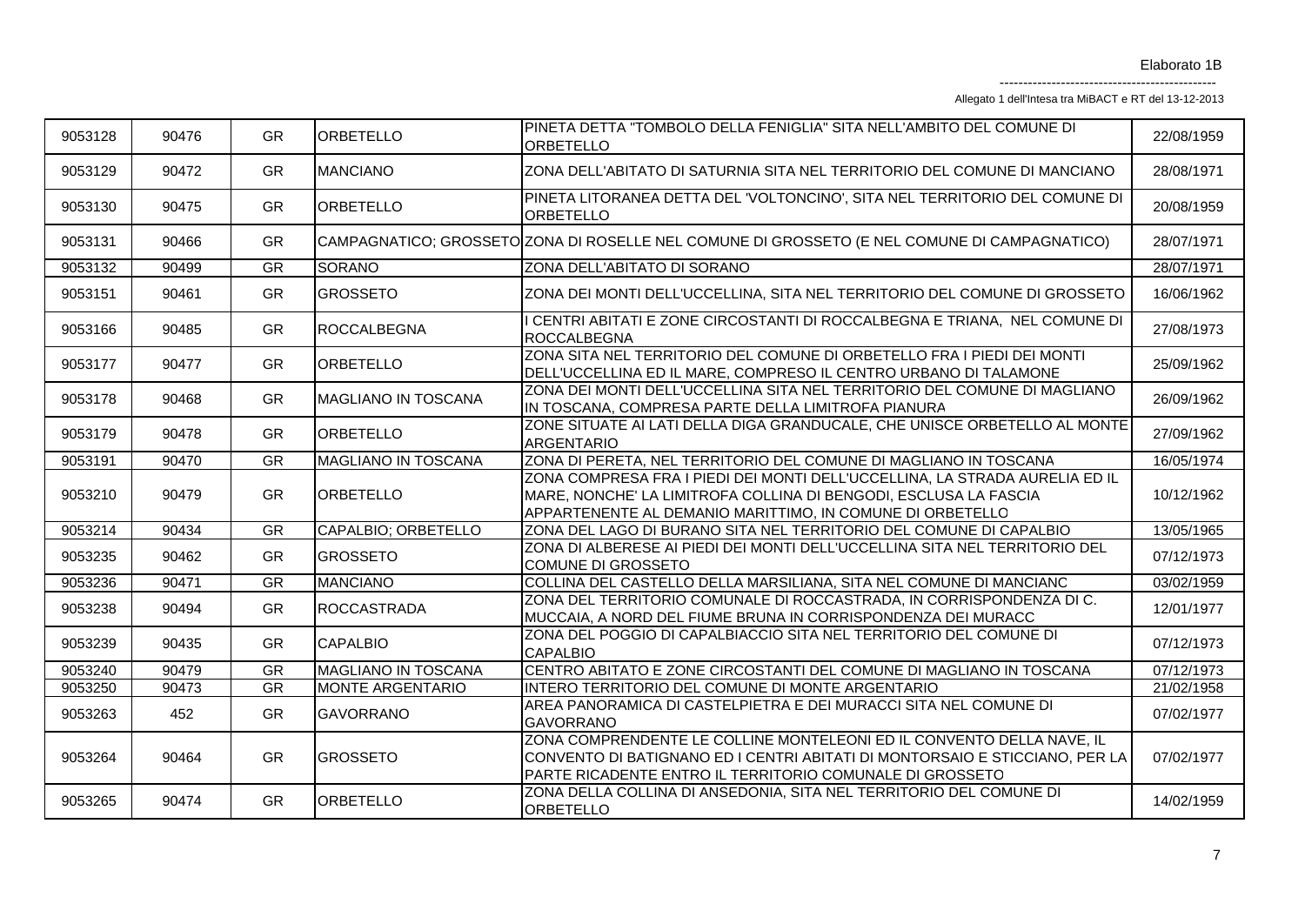Allegato 1 dell'Intesa tra MiBACT e RT del 13-12-2013

| 9053267 | 90447                     | <b>GR</b> | <b>CIVITELLA PAGANICO</b>                     | ZONA COMPRENDENTE LE COLLINE MONTELEONI ED IL CONVENTO DELLA NAVE, IL<br>CONVENTO DI BATIGNANO ED I CENTRI ABITATI DI MONTORSAIO E STICCIANO, PER LA<br>PARTE RICADENTE ENTRO IL TERRITORIO COMUNALE DI CIVITELLA PAGANICO | 07/02/1977                |
|---------|---------------------------|-----------|-----------------------------------------------|----------------------------------------------------------------------------------------------------------------------------------------------------------------------------------------------------------------------------|---------------------------|
| 9053268 | 90433                     | GR        | CAMPAGNATICO                                  | ZONA COMPRENDENTE LE COLLINE MONTELEONI ED IL CONVENTO DELLA NAVE, IL<br>CONVENTO DI BATIGNANO ED I CENTRI ABITATI DI MONTORSAIO E STICCIANO, PER LA<br>PARTE RICADENTE ENTRO IL TERRITORIO COMUNALE DI CAMPAGNATICO       | 07/02/1977                |
| 9053273 | 90445                     | <b>GR</b> | <b>CINIGIANO</b>                              | CENTRO STORICO DI PORRONA E ZONA CIRCOSTANTE, NEL COMUNE DI CINIGIANO                                                                                                                                                      | 07/02/1977                |
| 9053279 | 90482                     | GR        | <b>ORBETELLO</b>                              | ZONA DELL'ABITATO DEL CAPOLUOGO E DELLA FASCIA COSTIERA AI LIMITI DELLA<br>LAGUNA, NEL COMUNE DI ORBETELLO                                                                                                                 | 06/02/1976                |
| 9053280 | 90497                     | <b>GR</b> | <b>CASTIGLIONE DELLA</b><br>PESCAIA; SCARLINO | ZONA DEL COMUNE DI SCARLINO, COMPRESA TRA LA STRADA PROVINCIALE ED IL<br>LITORALE MARINO (TORRE VICETTA E DOGANA                                                                                                           | 26/02/1970                |
| 9053282 | 90467                     | <b>GR</b> | <b>ISOLA DEL GIGLIO</b>                       | INTERO TERRITORIO COMUNALE DI ISOLA DEL GIGLIO, COMPRESA L'ISOLA DI<br><b>GIANNUTRI</b>                                                                                                                                    | 14/12/1959                |
| 9053291 | 90437                     | GR        | <b>CAPALBIO</b>                               | ZONA PANORAMICA SITA NEL COMUNE DI CAPALBIO, A COMPLETAMENTO E<br>COLLEGAMENTO DEI VINCOLI PRECEDENTI FRA CAPALBIACCIO E IL MARE                                                                                           | 21/02/1977                |
| 9053294 | 90446                     | <b>GR</b> | <b>CIVITELLA PAGANICO</b>                     | ZONA CIRCOSTANTE LA SUPERSTRADA SIENA - GROSSETO NEL COMUNE DI CIVITELLA<br>PAGANICO                                                                                                                                       | 27/11/1975                |
| 9053300 | 90448                     | <b>GR</b> | <b>FOLLONICA</b>                              | PINETA LUNGO IL LITORALE TIRRENICO, SITA NELL'AMBITO DEL COMUNE DI<br><b>FOLLONICA</b>                                                                                                                                     | 22/02/1958                |
| 9053301 | 90463                     | <b>GR</b> | <b>GROSSETO</b>                               | ZONA COMPRENDENTE I TRE ISOLOTTI DELLE FORMICHE SITI NEL TERRITORIO DEL<br><b>COMUNE DI GROSSETO</b>                                                                                                                       | 22/02/1974                |
| 9053311 | 90496                     | <b>GR</b> | <b>SANTA FIORA</b>                            | ZONA DENOMINATA 'GAMBRINUS', SITA NEL TERRITORIO DEL COMUNE DI SANTA<br><b>FIORA</b>                                                                                                                                       | 06/03/1962                |
| 9053314 | 90483                     | <b>GR</b> | PITIGLIANO                                    | PINO SECOLARE SITO NEL COMUNE DI PITIGLIANO                                                                                                                                                                                | 10/10/1958                |
| 9053316 | 90481                     | <b>GR</b> | ORBETELLO                                     | TERRITORIO COMPRESO TRA LA FORESTA DEMANIALE DELLA FENIGLIA ED IL<br>CONFINE CON IL COMUNE DI MONTE ARGENTARIO, NEL COMUNE DI ORBETELLO                                                                                    | 14/10/1967                |
| 9053317 | non presente<br>nel SITAP | <b>GR</b> | ORBETELLO                                     | SISTEMA MONTUOSO AL LIMITE EST DELLA LAGUNA DI ORBETELLO DA LOCALITA'<br>SETTE FINESTRE A LOCALITA' PARRINA                                                                                                                | 14/04/1989                |
| 9053318 | 95007                     | GR        | <b>ROCCASTRADA</b>                            | FRAZIONE DI MONTEMASSI SITA NEL COMUNE DI ROCCASTRADA                                                                                                                                                                      | 29/01/1997                |
| 9053319 | non presente<br>nel SITAP | <b>GR</b> | <b>SANTA FIORA</b>                            | PARCO E SORGENTI DELLA PESCHIERA, SITI NEL COMUNE DI SANTA FIORA                                                                                                                                                           | 31/05/1961                |
| 9053320 | 95012-95013               | GR        | ROCCASTRADA                                   | ZONA COMPRENDENTE LE COLLINE MONTELEONI E IL CONVENTO DELLA NAVE, IL<br>CONVENTO DI BATIGNANO E I CENTRI ABITATI DI MONTORSAIO E STICCIANO, PER LA<br>PARTE RICADENTE ENTRO IL TERRITORIO COMUNALE DI ROCCASTRADA          | 14/04/1989;<br>19/07/1989 |
| 9053321 | 90486                     | <b>GR</b> | <b>ROCCASTRADA</b>                            | LE SUGHERETE NELLA TENUTA DI LATTAIA, SITA NEL COMUNE DI ROCCASTRADA                                                                                                                                                       | 03/02/1959                |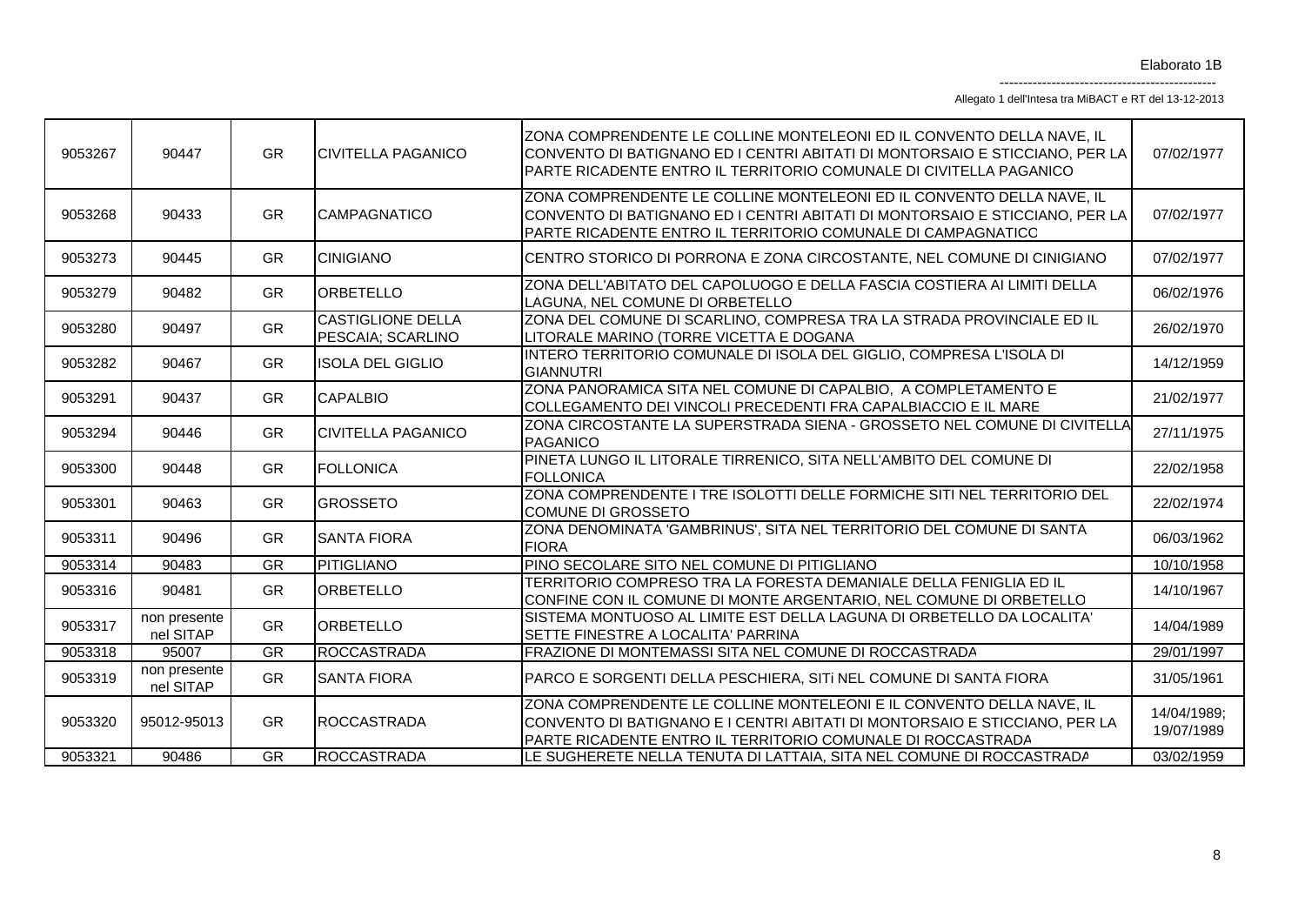Allegato 1 dell'Intesa tra MiBACT e RT del 13-12-2013

| 9053322 | non presente<br>nel SITAP                   | <b>GR</b>               | <b>ROCCASTRADA</b>     | DUPLICE FILA DI ALBERI DI ALTO FUSTO E CERRO SECOLARE LUNGO IL VIALE CHE<br>CONDUCE ALLA TENUTA DI BELAGAIO                            | 18/02/1959:<br>16/04/1959;<br>22/05/1959;<br>23/05/1959;<br>18/06/1959;<br>25/06/1959;<br>22/09/1959; |
|---------|---------------------------------------------|-------------------------|------------------------|----------------------------------------------------------------------------------------------------------------------------------------|-------------------------------------------------------------------------------------------------------|
| 9053323 | 90465                                       | <b>GR</b>               | <b>GROSSETO</b>        | ZONA DELLA PINETA A MONTE DELLA STRADA LITORANEA NEL COMUNE DI GROSSETO<br>- MARINA DI GROSSETO                                        | 03/07/1967                                                                                            |
| 9053324 | 95014                                       | GR                      | <b>MASSA MARITTIMA</b> | CENTRO STORICO DEL COMUNE DI MASSA MARITTIMA                                                                                           | 24/11/1999                                                                                            |
| 9053325 | non presente<br>nel SITAP                   | <b>GR</b>               | <b>MANCIANO</b>        | AREA RICADENTE NEL COMUNE DI MANCIANO, IN LOCALITA' SATURNIA x000D<br>(AMPLIAMENTO AL VINCOLO 28 AGOSTO 1971 ABITATO DI SATURNIA)      | 21/10/1995                                                                                            |
| 9053326 | 90455-90456-<br>90457-90458-<br>90459-90460 | <b>GR</b>               | <b>GROSSETO</b>        | SUGHERETA DI RISPESCIA, SITA NEL COMUNE DI GROSSETO                                                                                    | 18/04/1959;<br>18/04/1959;<br>18/04/1959;<br>22/05/1959;<br>22/05/1959;<br>23/05/1959                 |
| 9049077 | 90159                                       | LI.                     | <b>LIVORNO</b>         | INTERO TERRITORIO DELL'ISOLA DELLA GORGONA, COMPRESI SCOGLI ED ISOLOTTI<br>ED UNA FASCIA CIRCOSTANTE IL MARE DELL'ESTENSIONE DI M. 100 | 31/03/1971                                                                                            |
| 9049086 | 90194-90195                                 | LI.                     | <b>SAN VINCENZO</b>    | FASCIA COSTIERA SITA NEL COMUNE DI SAN VINCENZO                                                                                        | 18/12/1953;<br>25/01/1967                                                                             |
| 9049096 | 90138                                       | П                       | <b>CAPRAIA ISOLA</b>   | INTERA FASCIA COSTIERA DELL'ISOLA DI CAPRAIA                                                                                           | 20/06/1972                                                                                            |
| 9049125 | 90135                                       | LI.                     | <b>CAMPO NELL'ELBA</b> | INTERO TERRITORIO NEL COMUNE DI CAMPO NELL'ELBA SITUATO NELL'ISOLA D'ELBA                                                              | 18/08/1952                                                                                            |
| 9049135 | 90168                                       | $\mathsf{L} \mathsf{I}$ | <b>RIO MARINA</b>      | INTERO TERRITORIO DEL COMUNE DI RIO MARINA SITUATO NELL'ISOLA D'ELBA                                                                   | 18/08/1952                                                                                            |
| 9049140 | 90136                                       | LI                      | <b>CAPOLIVERI</b>      | INTERO TERRITORIO DEL COMUNE DI CAPOLIVERI, SITUATO NELL'ISOLA D'ELBA                                                                  | 16/08/1952                                                                                            |
| 9049141 | 90165                                       | П                       | PORTO AZZURRO          | INTERO TERRITORIO DEL COMUNE DI PORTO AZZURRO, SITUATO NELL'ISOLA D'ELBA                                                               | 18/08/1952                                                                                            |
| 9049156 | 90163                                       | LI.                     | <b>PIOMBINO</b>        | FASCIA COSTIERA COMPRESA FRA IL GOLFO DI BARATTI E IL GOLFO DI SALIVOLI, SITA<br>NELL'AMBITO DEL COMUNE DI PIOMBINO                    | 22/09/1957                                                                                            |
| 9049170 | 90193-90192-<br>90191                       | LI                      | ROSIGNANO MARITTIMO    | FASCIA LITORANEA SITA NEL COMUNE DI ROSIGNANO MARITTIMO                                                                                | 30/04/1965;<br>16/11/1955;<br>03/08/1949                                                              |
| 9049171 | 90134                                       | LI.                     | <b>BIBBONA</b>         | ZONA COSTIERA DEL COMUNE DI BIBBONA                                                                                                    | 30/04/1965                                                                                            |
| 9049186 | 90143                                       | $\mathsf{L}\mathsf{L}$  | <b>CECINA</b>          | FASCIA COSTIERA DI MARINA DI CECINA, SITA NELL'AMBITO DEL COMUNE DI CECINA                                                             | 30/10/1958                                                                                            |
| 9049190 | 90160                                       | $\sqcup$                | <b>MARCIANA</b>        | INTERO TERRITORIO DEL COMUNE DI MARCIANA, SITUATO NELL'ISOLA D'ELBA                                                                    | 12/11/1952                                                                                            |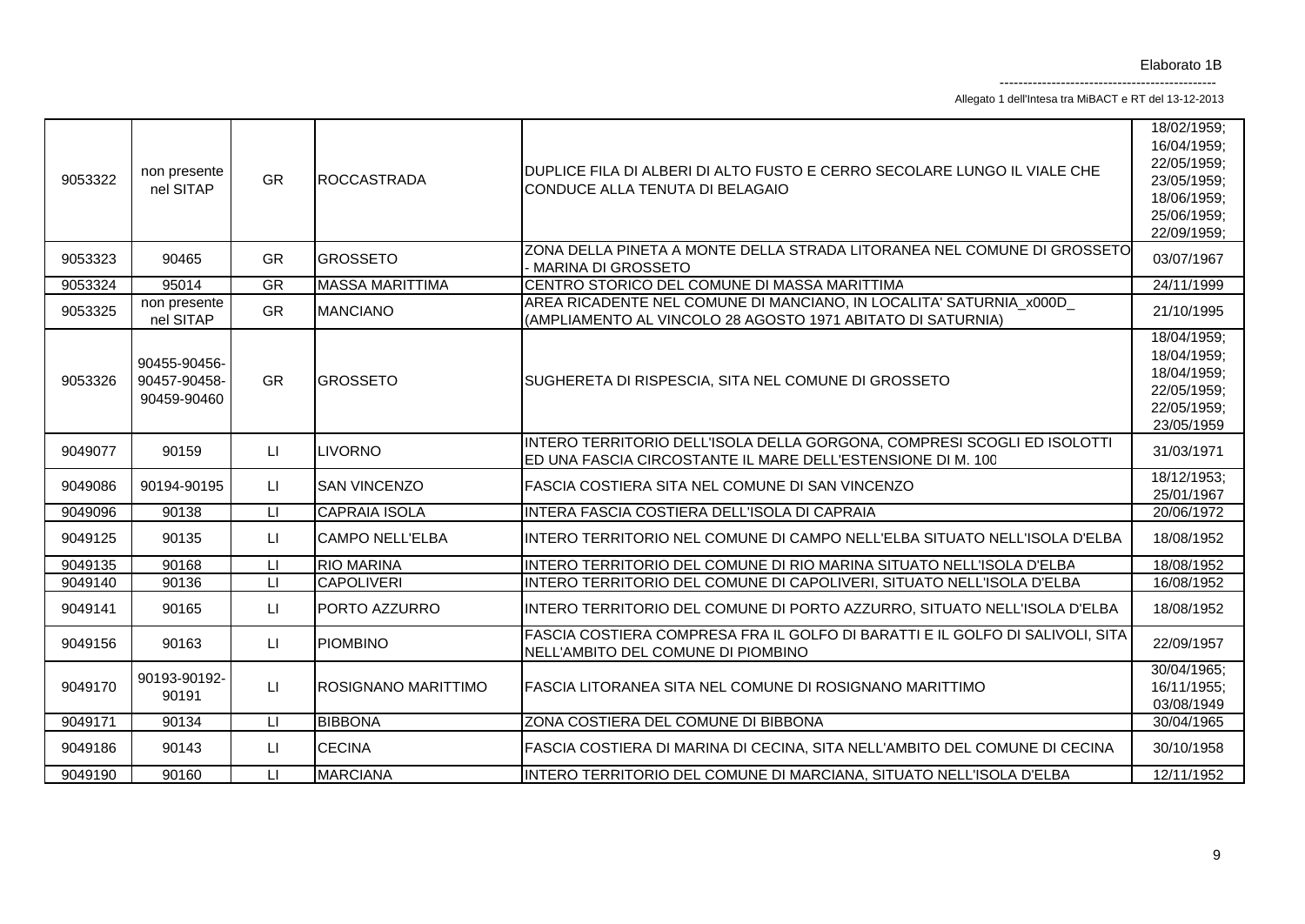Allegato 1 dell'Intesa tra MiBACT e RT del 13-12-2013

| 9049197  | 90158       | $\mathsf{L}$ | <b>LIVORNO</b>                                                                                   | ZONA SITUATA NEL COMUNE DI LIVORNO COMPRENSIVA DELLE FRAZIONI DI x000D<br>ANTIGNANO, MONTENERO E QUERCIANELLA                                                                                                                                                                    | 28/01/1949                |
|----------|-------------|--------------|--------------------------------------------------------------------------------------------------|----------------------------------------------------------------------------------------------------------------------------------------------------------------------------------------------------------------------------------------------------------------------------------|---------------------------|
| 9049200  | 90169       | LI.          | <b>RIO NELL'ELBA</b>                                                                             | INTERO TERRITORIO DEL COMUNE DI RIO NELL'ELBA, SITUATO NELL'ISOLA D'ELBA                                                                                                                                                                                                         | 12/11/1952                |
| 9049203  | 90157       | LI.          | <b>LIVORNO</b>                                                                                   | ZONA LITORANEA NEL COMUNE DI LIVORNO NEL TRATTO CANTIERE NAVALE O.T.O. -<br>RIO ARDENZA CON ESCLUSIONE DELLA PARTE COSTIERA OCCUPATA<br>DALL'ACCADEMIA NAVALE                                                                                                                    | 03/12/1948                |
| 9049237  | 90140       | LI.          | <b>CASTAGNETO CARDUCCI</b>                                                                       | ZONA DELLA PINETA DI DONORATICO NEL COMUNE DI CASTAGNETO CARDUCCI                                                                                                                                                                                                                | 02/02/1959                |
| 9049241  | 90137       | $\sqcup$     | <b>CAPRAIA ISOLA</b>                                                                             | ZONA COMPRENDENTE IL PORTO E LA LOCALITA' DI SAN ROCCO SITA NEL COMUNE DI<br><b>CAPRAIA ISOLA</b>                                                                                                                                                                                | 12/12/1959                |
| 9049254  | 90141       | $\mathsf{L}$ | <b>CASTAGNETO CARDUCCI</b>                                                                       | FASCIA COSTIERA SETTENTRIONALE DEL COMUNE DI CASTAGNETO CARDUCCI                                                                                                                                                                                                                 | 15/12/1965                |
| 9049275  | 90166       | $\sqcup$     | <b>PORTOFERRAIO</b>                                                                              | INTERO TERRITORIO DEL COMUNE DI PORTOFERRAIO SITUATO NELL'ISOLA D'ELBA,<br>AD ESCLUSIONE DELLA ZONA PORTUALE                                                                                                                                                                     | 02/03/1953                |
| 9049278  | 90161       | LI.          | <b>MARCIANA MARINA</b>                                                                           | INTERO TERRITORIO DEL COMUNE DI MARCIANA MARINA SITUATO NELL'ISOLA D'ELBA                                                                                                                                                                                                        | 04/02/1952                |
| 9049334  | 90142       | $\mathsf{L}$ | <b>CASTAGNETO CARDUCCI</b>                                                                       | PARCO DELLE MANDRIACCE IN LOCALITA' DONORATICO                                                                                                                                                                                                                                   | 23/03/1968                |
| 9049358  | 90020       | LI.          | <b>COLLESALVETTI</b>                                                                             | AREA DENOMINATA IL POGGIO BELVEDERE NELL'AMBITO DI POGGI E COLLINE<br>ALL'INTERNO DEL SISTEMA DELLE COLLINE LIVORNESI RICADENTE IN FRAZIONE DI<br>NUGOLA, DEL COMUNE DI COLLESALVETTI                                                                                            | 03/08/2006                |
| 99999999 | 90167       | $\sqcup$     | <b>PORTOFERRAIO</b>                                                                              | <b>ISOLA DI MONTECRISTO</b>                                                                                                                                                                                                                                                      | 17/11/1967                |
| 9000336  | 90196-95008 | LU-PI        | ALTOPASCIO; LUCCA;<br>MASSAROSA; MONTECARLO<br>PORCARI; SAN GIULIANO<br><b>TERME</b>             | TERRITORIO DELLE COLLINE E DELLE VILLE LUCCHESI, SITO NEI COMUNI DI LUCCA,<br>SAN GIULIANO TERME, MASSAROSA, MONTECARLO, ALTOPASCIO E PORCARI E<br><b>RETTIFICA</b>                                                                                                              | 17/07/1985;<br>12/09/1997 |
| 9000337  | 90416       | LU-PI        | CAMAIORE; MASSAROSA;<br>PISA; SAN GIULIANO TERME;<br><b>VECCHIANO; VIAREGGIO</b>                 | ZONA COMPRENDENTE L'AREA INTERCOMUNALE COSTIERA, LA PINETA DI PONENTE E<br>FRANGE, LA TENUTA GIA' GIOMI E L'AREA EX "ALBERGO OCEANO" RICADENTE NEI<br>COMUNI DI PISA, VECCHIANO E SAN GIULIANO TERME (PROVINCIA DI PISA);<br>MASSAROSA, VIAREGGIO, CAMAIORE (PROVINCIA DI LUCCA) | 17/07/1985                |
| 9046023  | 90372       | LU.          | <b>VIAREGGIO</b>                                                                                 | ZONA FIANCHEGGIANTE LA VIA DEI LECCI, SITA NEL TERRITORIO DEL COMUNE DI<br><b>VIAREGGIO</b>                                                                                                                                                                                      | 10/02/1976                |
| 9046034  | 90371       | LU           | <b>VIAREGGIO</b>                                                                                 | ZONA DELLA STRADA STATALE AURELIA, SITA NELL'AMBITO DEL COMUNE DI<br><b>VIAREGGIO</b>                                                                                                                                                                                            | 15/12/1959                |
| 9046038  | 90289       | LU.          | CAMAIORE; CAREGGINE;<br>MINUCCIANO; MOLAZZANA;<br>PESCAGLIA: STAZZEMA:<br>VAGLI SOTTO; VERGEMOLI | ZONA DELLE ALPI APUANE INTERESSANTE I COMUNI DI PESCAGLIA, CAMAIORE,<br>STAZZEMA, CAREGGINE, VERGEMOLI, MOLAZZANA, MINUCCIANO E VAGLI DI SOTTO                                                                                                                                   | 08/04/1976                |
| 9046042  | 90219       | LU           | <b>BAGNI DI LUCCA; BORGO A</b><br><b>MOZZANO</b>                                                 | DUE ZONE SITE NELL'AMBITO DEI COMUNI DI BAGNI DI LUCCA E BORGO A MOZZANO                                                                                                                                                                                                         | 25/05/1955                |
| 9046050  | 90281       | LU           | <b>LUCCA</b>                                                                                     | PARTE DELLA VALLATA DI S. MARIA DEL GIUDICE A PARTIRE DALLA LOCALITA'<br>PONTETETTO LUNGO LA VIA PISANA NEL COMUNE DI LUCCA                                                                                                                                                      | 20/04/1972                |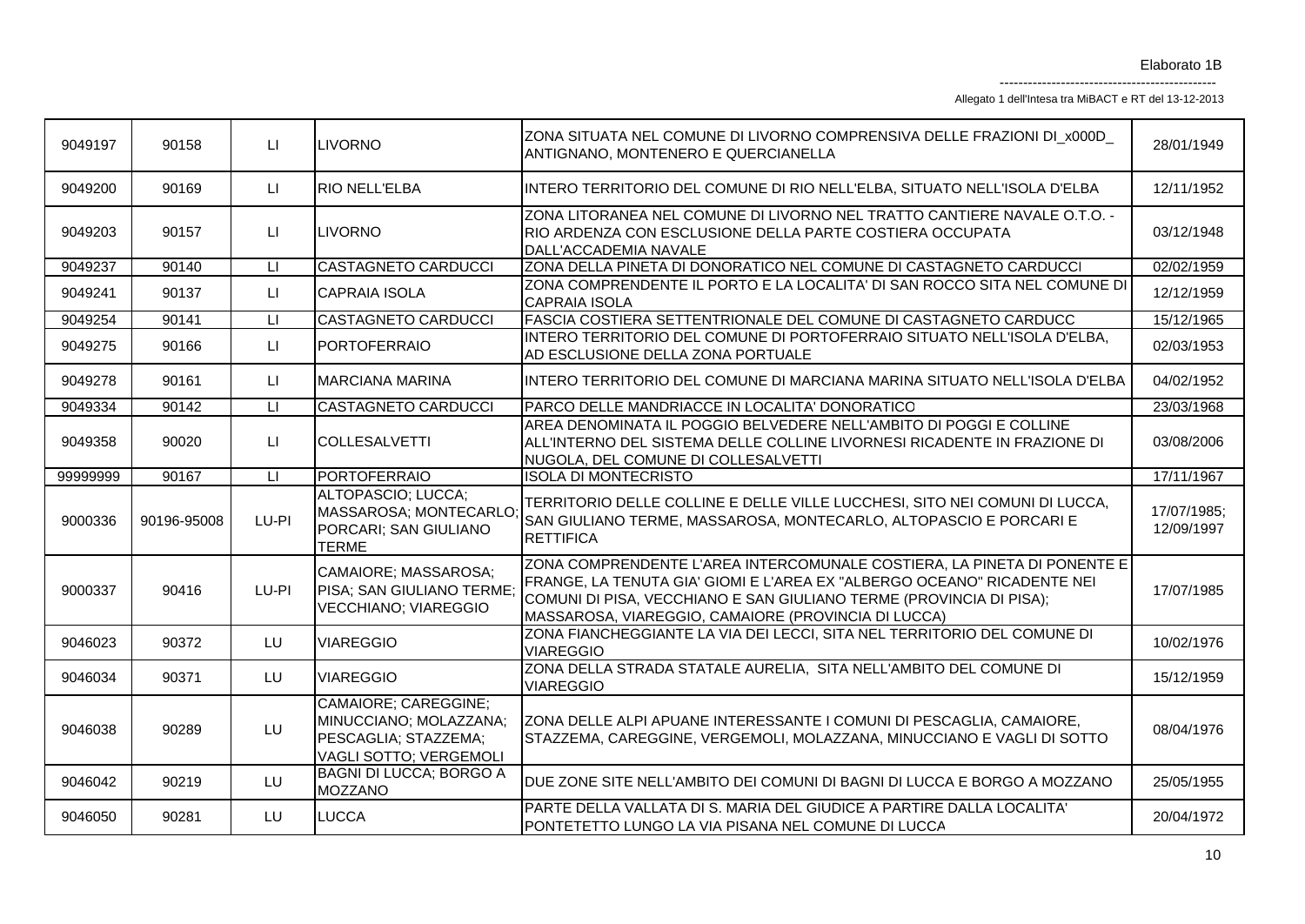Allegato 1 dell'Intesa tra MiBACT e RT del 13-12-2013

| 9046058 | 90362                     | LU | PIAZZA AL SERCHIO; SAN<br>ROMANO IN GARFAGNANA;<br>SILLANO; VILLA<br><b>COLLEMANDINA</b> | ZONA DELL'ORECCHIELLA SITA NELL'AMBITO DEI COMUNI DI SILLANO - SAN ROMANO<br>IN GARFAGNANA - PIAZZA AL SERCHIO - VILLA COLLEMANDINA                                | 28/03/1972                |
|---------|---------------------------|----|------------------------------------------------------------------------------------------|--------------------------------------------------------------------------------------------------------------------------------------------------------------------|---------------------------|
| 9046059 | 90278                     | LU | <b>LUCCA</b>                                                                             | CITTA' DI LUCCA E ZONA AD ESSA CIRCOSTANTE                                                                                                                         | 20/05/1957                |
| 9046067 | 90282                     | LU | <b>LUCCA</b>                                                                             | ZONA CIRCOSTANTE 'VILLA PISCICELLI' LUNGO IL TORRENTE FREDDANA, NEL<br><b>COMUNE DI LUCCA</b>                                                                      | 11/04/1973                |
| 9046070 | 90220                     | LU | <b>BARGA</b>                                                                             | COLLE DI CAPRONA NELLA FRAZIONE DI CASTELVECCHIO PASCOLI, SITO NELL'AMBITO<br><b>DEL COMUNE DI BARGA</b>                                                           | 28/12/1955                |
| 9046081 | 90199                     | LU | <b>ALTOPASCIO</b>                                                                        | ZONA DEL LAGO DI SIBOLLA, SITA NEL TERRITORIO DEL COMUNE DI ALTOPASCIO                                                                                             | 20/04/1977                |
| 9046085 | 90360                     | LU | PIETRASANTA                                                                              | ZONA DEL VIALE APUA, NEL COMUNE DI PIETRASANTA                                                                                                                     | 23/06/1955                |
| 9046095 | 90363                     | LU | <b>VERGEMOLI</b>                                                                         | ZONA DELLA GROTTA DEL VENTO, SITA NEL COMUNE DI VERGEMOLI                                                                                                          | 23/12/1970                |
| 9046110 | 90284                     | LU | CAPANNORI; LUCCA                                                                         | ZONA DELL'ACQUEDOTTO NOTTOLINI, INTERESSANTE I COMUNI DI LUCCA E<br><b>CAPANNORI</b>                                                                               | 21/06/1975                |
| 9046116 | 90246                     |    | <b>CAPANNORI</b>                                                                         | ZONA DELLE COLLINE, SITA NEL TERRITORIO DEL COMUNE DI CAPANNORI                                                                                                    | 21/06/1975                |
| 9046118 | non presente<br>nel SITAP | LU | <b>LUCCA</b>                                                                             | ZONA DELLE COLLINE, SITA NEL TERRITORIO DEL COMUNE DI LUCCA                                                                                                        | 16/06/1975                |
| 9046122 | non presente<br>nel SITAP | LU | <b>LUCCA</b>                                                                             | ZONA DELLE COLLINE, SITA NEL TERRITORIO DEL COMUNE DI LUCCA                                                                                                        | 21/06/1975                |
| 9046123 | 90285                     | LU | LUCCA; MASSAROSA                                                                         | ZONA DEL VERSANTE OCCIDENTALE DEI MONTI CHE GUARDANO IL LAGO E IL BACINO<br>DI MASSACIUCCOLI, INTERESSANTE IL TERRITORIO DEI COMUNI DI LUCCA E<br><b>MASSAROSA</b> | 03/07/1975                |
| 9046124 | 90245                     |    | <b>CAPANNORI; LUCCA</b>                                                                  | ZONA DELLE COLLINE, SITA NEL TERRITORIO DEL COMUNE DI CAPANNORI                                                                                                    | 16/06/1975                |
| 9046133 | 90275                     | LU | <b>FORTE DEI MARMI</b>                                                                   | ZONA COSTIERA, SITA NELL'AMBITO DEL COMUNE DI FORTE DEI MARMI                                                                                                      | 21/08/1952                |
| 9046138 | 90240                     | LU | <b>CAMAIORE</b>                                                                          | ZONA CIRCOSTANTE IL CASTELLO DI ROTAIO, NEL COMUNE DI CAMAIORE                                                                                                     | 04/12/1965                |
| 9046142 | 90288                     | LU | MONTECARLO                                                                               | CENTRO ABITATO E ZONA CIRCOSTANTE, NEL COMUNE DI MONTECARLO                                                                                                        | 24/07/1964                |
| 9046153 | 90239                     | LU | <b>CAMAIORE</b>                                                                          | <b>FASCIA COSTIERA DEL LIDO DI CAMAIORE</b>                                                                                                                        | 13/09/1953                |
| 9046175 | 90276                     | LU | <b>FORTE DEI MARMI</b>                                                                   | VIA P. IGNAZIO DA CARRARA E ZONE ADIACENTI, SITE NEL TERRITORIO DEL COMUNE<br><b>DI FORTE DEI MARMI</b>                                                            | 07/06/1973                |
| 9046184 | 90280                     | LU | <b>LUCCA</b>                                                                             | ZONA TRA MONTE SAN QUIRICO E PONTE SAN PIETRO, NEL COMUNE DI LUCCA                                                                                                 | 11/10/1967                |
| 9046232 | 90286                     | LU | <b>MINUCCIANO</b>                                                                        | ZONA DEL MONTE ARGEGNA, SITA NEL TERRITORIO DEL COMUNE DI MINUCCIANO                                                                                               | 20/09/1974                |
| 9046242 | 90370-90369               | LU | <b>VIAREGGIO</b>                                                                         | FASCIA COSTIERA SITA IN COMUNE DI VIAREGGIO                                                                                                                        | 15/12/1959;<br>29/01/1952 |
| 9046251 | 90283                     | LU | <b>LUCCA</b>                                                                             | ZONA DEL CASTELLO DI NOZZANO IN COMUNE DI LUCCA                                                                                                                    | 27/01/1975                |
| 9046274 | 90361                     | LU | PIETRASANTA                                                                              | ZONA FRA LA STRADA DEL SALE E STRADA COMUNALE DELLA TREMAIOLA IN<br>LOCALITA' MOTRONE, COMUNE DI PIETRASANTA                                                       | 10/12/1975                |
| 9046296 | 90359                     | LU | PIETRASANTA                                                                              | FASCIA COSTIERA SITA NEL COMUNE DI PIETRASANTA                                                                                                                     | 26/03/1953                |
| 9046303 | 90198                     | LU | <b>ALTOPASCIO</b>                                                                        | AREA PANORAMICA ADIACENTE ALLE MURA MEDIOEVALI DI ALTOPASCIC                                                                                                       | 22/09/1971                |
| 9046335 | 90279                     | LU | <b>LUCCA</b>                                                                             | IL PARCO E LA VILLA MASSONI, SITO NEL COMUNE DI LUCCA LOC. S. ALESSIO                                                                                              | 25/09/1958                |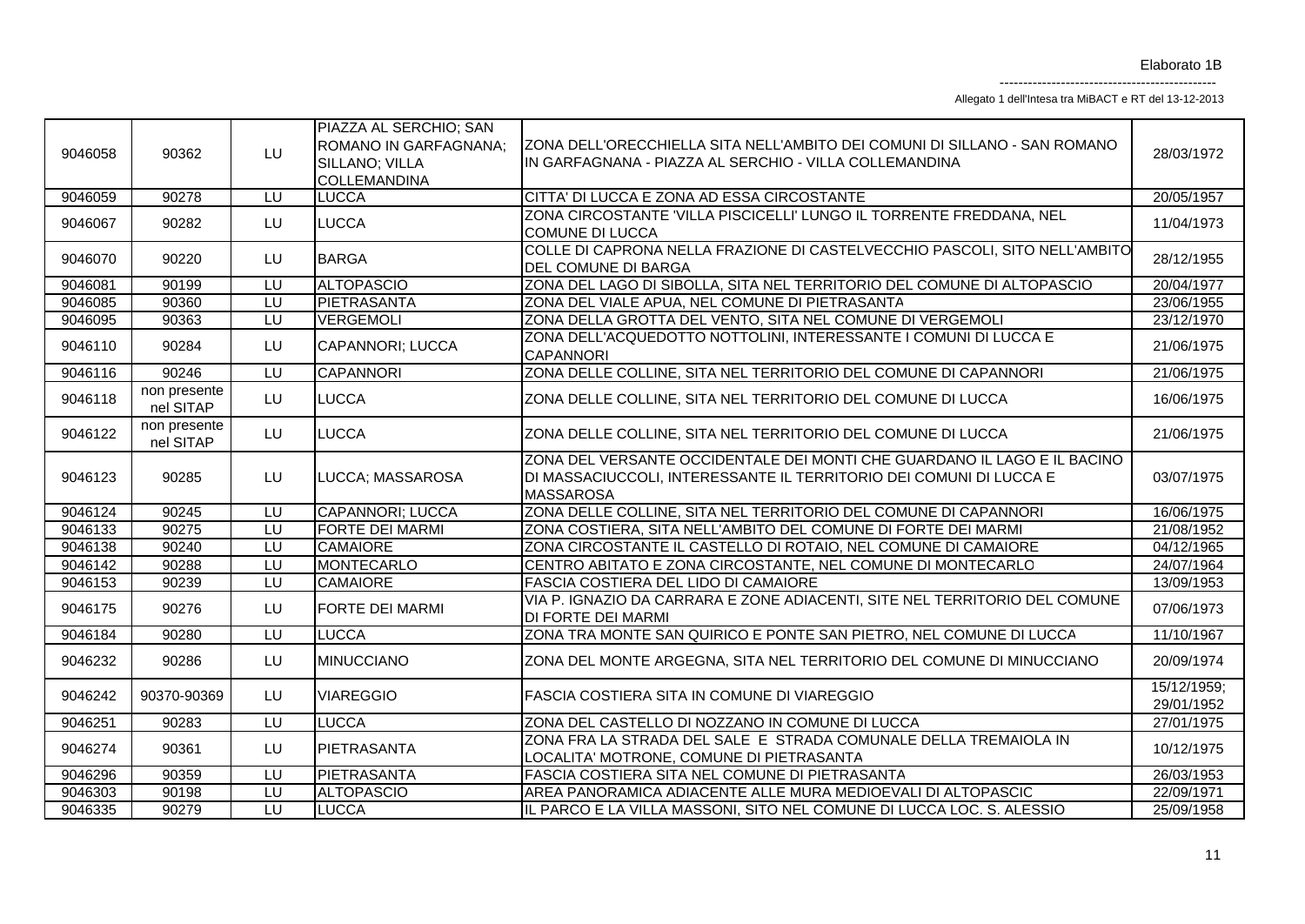Allegato 1 dell'Intesa tra MiBACT e RT del 13-12-2013

| 9045006 | 90389                     | <b>MS</b>              | <b>PONTREMOLI</b>                          | PARTE VECCHIA DELLA CITTA' DI PONTREMOLI E LA ZONA A NORD DI ESSA                                                          | 03/04/1964                               |
|---------|---------------------------|------------------------|--------------------------------------------|----------------------------------------------------------------------------------------------------------------------------|------------------------------------------|
| 9045022 | 90394                     | MS                     | <b>MASSA</b>                               | VIALE ROMA E LE AREE FIANCHEGGIANTI, NEL TERRITORIO DEL COMUNE DI MASSA                                                    | 14/12/1954                               |
| 9045056 | 90381                     | $\overline{\text{MS}}$ | <b>FOSDINOVO</b>                           | ZONA CIRCOSTANTE IL CASTELLO E L'ABITATO DI FOSDINOVO                                                                      | 19/05/1964                               |
| 9045134 | 90385                     | <b>MS</b>              | <b>MASSA</b>                               | ZONA CIRCOSTANTE IL CASTELLO MALASPINA, SITA NELL'AMBITO DEL COMUNE DI<br><b>MASSA</b>                                     | 19/08/1959                               |
| 9045149 | non presente<br>nel SITAP | <b>MS</b>              | <b>MONTIGNOSO</b>                          | ZONA DELLA CIMA DEL MONTE CARCHIO, SITA NEL TERRITORIO DEL COMUNE DI<br><b>MONTIGNOSO</b>                                  | 02/10/1974                               |
| 9045154 | 90374                     | <b>MS</b>              | <b>CARRARA</b>                             | ZONA DELLE CAVE DI MONTEVERDE SITA NEL COMUNE DI CARRARA                                                                   | 30/09/1952                               |
| 9045193 | 90386-90388-<br>90383     | <b>MS</b>              | MASSA; MONTIGNOSO                          | ZONA LITORANEA NEI COMUNI DI MASSA E MONTIGNOSO                                                                            | 09/06/1952;<br>10/12/1953;<br>21/10/1968 |
| 9045207 | 90378                     | $\overline{\text{MS}}$ | <b>CARRARA</b>                             | LOCALITA' CAMPO CECINA, SITA NEL TERRITORIO DEL COMUNE DI CARRARA                                                          | 24/10/1968                               |
| 9045257 | 90379-90375               | <b>MS</b>              | <b>CARRARA</b>                             | ZONA LITORANEA, SITA NELL'AMBITO DEL COMUNE DI CARRARA                                                                     | 10/01/1953;<br>03/02/1969                |
| 9045277 | 90380                     | $\overline{\text{MS}}$ | <b>FIVIZZANO</b>                           | ZONA DEL CASTELLO DELLA VERRUCOLA, NEL COMUNE DI FIVIZZANO                                                                 | 22/02/1964                               |
| 9045341 | 90387                     | <b>MS</b>              | <b>MASSA</b>                               | DODICI PIANTE DI PINO, LUNGO LA STRADA PROVINCIALE MASSA-AVENZA (IN<br>CORRISPONDENZA DELLO SVINCOLO AUTOSTRADALE)         | 08/11/1973                               |
| 9045342 | 90376                     | $\overline{\text{MS}}$ | <b>CARRARA</b>                             | VILLA E PARCO FABBRICOTTI                                                                                                  | 22/10/1958                               |
| 9045343 | 90377                     | $\overline{\text{MS}}$ | CARRARA                                    | ZONA DI CASTELPOGGIO, SITA NELL'AMBITO DEL COMUNE DI CARRARA                                                               | 21/05/1959                               |
| 9050011 | 90396                     | PI                     | <b>LAJATICO</b>                            | LOCALITA' DI SPEDALETTO, NEL COMUNE DI LAJATICO                                                                            | 15/04/1955                               |
| 9050016 | 90417                     | PI                     | <b>VECCHIANO</b>                           | PISA; SAN GIULIANO TERME; ZONE DI TOMBOLO, SAN ROSSORE E MIGLIARINO, NEI COMUNI DI PISA, SAN GIULIANO<br>TERME E VECCHIANO | 10/04/1952                               |
| 9050026 | 90430                     | PI                     | <b>VOLTERRA</b>                            | ZONA DEL COLLE DENOMINATO 'SAN MARTINO' O 'POGGIO PREDULFO', SITA<br>NELL'AMBITO DEL COMUNE DI VOLTERRA                    | 26/04/1958                               |
| 9050031 | 90395                     | PI                     | <b>CRESPINA</b>                            | ZONA DI VALDISONZI SITA NELL'AMBITO DEL COMUNE DI CRESPINA                                                                 | 06/05/1955                               |
| 9050033 | 90398                     | PI                     | MONTECATINI VAL DI<br><b>CECINA</b>        | ZONA DELLA MINIERA, SITA NEL COMUNE DI MONTECATINI IN VAL DI CECINA                                                        | 18/05/1955                               |
| 9050037 | 90425                     | PI                     | SANTA MARIA A MONTE                        | ZONA DEL PARCO DELLA RIMEMBRANZA, SITA NEL COMUNE DI SANTA MARIA A MONTE                                                   | 17/05/1958                               |
| 9050043 | 90397                     | PI                     | <b>MONTECATINI VAL DI</b><br><b>CECINA</b> | LOCALITA' CASAGLIA SITA NEL COMUNE DI MONTECATINI IN VAL DI CECINA                                                         | 16/05/1955                               |
| 9050049 | 90405                     | PI                     | <b>PALAIA</b>                              | VILLA SALETTA ED AREA ADIACENTE, SITA NEL TERRITORIO DEL COMUNE DI PALAIA                                                  | 19/05/1964                               |
| 9050055 | 90403                     | PI                     | MONTOPOLI IN VAL D'ARNO                    | ABITATO DI MONTOPOLI IN VAL D'ARNO E TERRENI CIRCOSTANTI                                                                   | 19/05/1960                               |
| 9050082 | 90399                     | PI                     | MONTECATINI VAL DI<br><b>CECINA</b>        | LOCALITA' DI QUERCETO SITA NEL COMUNE DI MONTECATINI IN VAL DI CECINA                                                      | 25/06/1955                               |
| 9050090 | 90409                     | $\overline{P}$         | <b>PISA</b>                                | TUTTE LE ZONE VERDI ALL'INTERNO DELLE MURA URBANE DEL COMUNE DI PISA                                                       | 10/09/1957                               |
| 9050093 | 90408                     | $\overline{PI}$        | <b>PISA</b>                                | ZONA DEL VIALE GABRIELE D'ANNUNZIO, SITA NELL'AMBITO DEL COMUNE DI PISA                                                    | 12/06/1956                               |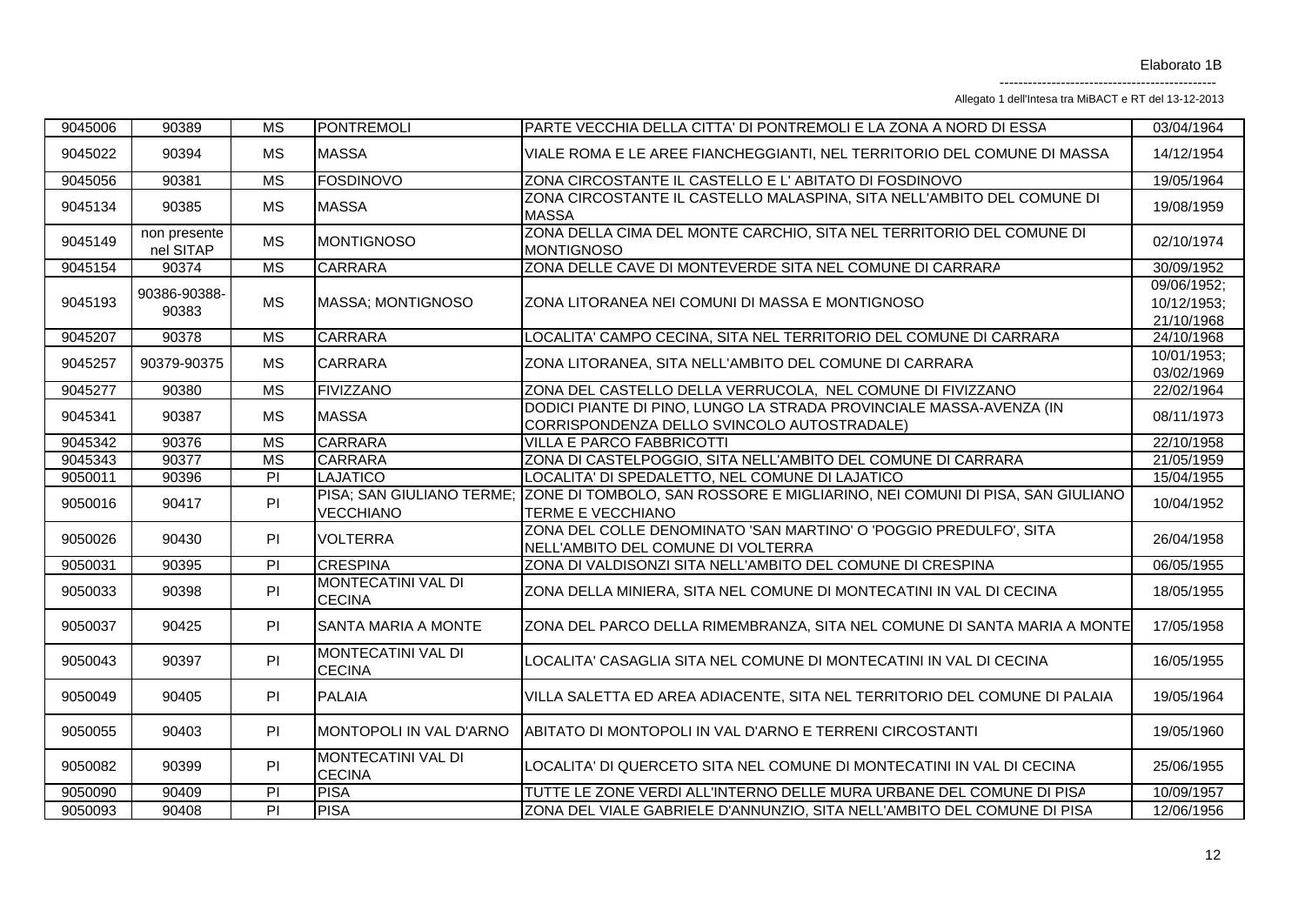Allegato 1 dell'Intesa tra MiBACT e RT del 13-12-2013

| 9050099 | 90421                 | PI              | <b>POMARANCE</b>                           | ZONA IN LOCALITA' PALAGETTO, SITA NELL'AMBITO DEL COMUNE DI POMARANCE                                                                        | 20/06/1960                               |
|---------|-----------------------|-----------------|--------------------------------------------|----------------------------------------------------------------------------------------------------------------------------------------------|------------------------------------------|
| 9050112 | 90404-90406-<br>90407 | PI              | <b>PALAIA</b>                              | ZONA BOSCHIVA, SITA NEL COMUNE DI PALAIA                                                                                                     | 23/02/1961;<br>15/07/1964;<br>05/01/1968 |
| 9050150 | 90422                 | PI              | <b>PONSACCO</b>                            | TENUTA DI CAMUGLIANO, SITA NEL COMUNE DI PONSACCO                                                                                            | 06/10/1952                               |
| 9050163 | 90424                 | PI              | <b>SAN GIULIANO TERME</b>                  | LOCALITA' DI CERASOMMA, FRAZIONE DI RIPAFRATTA, SITA NEL COMUNE DI SAN<br><b>GIULIANO TERME</b>                                              | 08/06/1973                               |
| 9050201 | 90392                 | PI              | <b>CALCI</b>                               | ZONA DEL MONTE PISANO COMPRENDENTE ANCHE LA LOCALITA' SAN BERNARDO,<br><b>NEL COMUNE DI CALCI</b>                                            | 03/11/1970                               |
| 9050217 | 90413                 | PI              | <b>PISA</b>                                | LUNG'ARNO DELLA CITTA' DI PISA                                                                                                               | 12/11/1962                               |
| 9050218 | 90420                 | PI              | PISA; SAN GIULIANO TERME                   | ZONE ADIACENTI ALL'ACQUEDOTTO MEDICEO, SITE NEI TERRITORI COMUNALI DI PISA<br>E SAN GIULIANO TERME                                           | 12/11/1962                               |
| 9050219 | 90390                 | $\overline{P}$  | <b>CALCI</b>                               | ZONA DELLA VERRUCA, SITA NEL COMUNE DI CALCI                                                                                                 | 12/11/1962                               |
| 9050221 | 90394                 | PI              | <b>CASCINA</b>                             | ZONA CIRCOSTANTE LA BADIA DI SAN SAVINO, SITA NEL TERRITORIO DEL COMUNE DI<br><b>CASCINA</b>                                                 | 14/11/1962                               |
| 9050222 | 90391                 | $\overline{PI}$ | <b>CALCI</b>                               | ZONA CIRCOSTANTE LA CERTOSA DI CALCI                                                                                                         | 14/11/1962                               |
| 9050223 | 90427                 | PI              | <b>VICOPISANO</b>                          | CENTRO DI VICOPISANO E ZONA CIRCOSTANTE, NELL'AMBITO DEL COMUNE DI<br><b>VICOPISANO</b>                                                      | 29/11/1956                               |
| 9050224 | 90414                 | $\overline{P}$  | <b>PISA</b>                                | PIAZZA SANTA CATERINA IN PISA                                                                                                                | 14/11/1962                               |
| 9050247 | 90402                 | PI              | MONTOPOLI IN VAL D'ARNO                    | ZONA DEL PARCO VARRAMISTA SITA NEL COMUNE DI MONTOPOLI IN VAL D'ARNO                                                                         | 21/01/1953                               |
| 9050260 | 90411                 | PI              | <b>PISA</b>                                | ZONA DELLE PIAGGE, SITA NEL COMUNE DI PISA                                                                                                   | 03/03/1960                               |
| 9050262 | 90410                 | PI              | <b>PISA</b>                                | ZONA CIRCOSTANTE LA CHIESA DI SAN PIERO A GRADO, SITA NELL'AMBITO DEL<br><b>COMUNE DI PISA</b>                                               | 02/03/1960                               |
| 9050285 | 90428                 | $\overline{P}$  | <b>VICOPISANO</b>                          | ZONA DELLA VERRUCA, SITA NEL COMUNE DI VICOPISANO                                                                                            | 06/03/1962                               |
| 9050288 | 90402                 | P               | <b>PISA</b>                                | ZONA E VIALE DELLE CASCINE, SITA NELL'AMBITO DEL COMUNE DI PISA                                                                              | 26/03/1960                               |
| 9050290 | 90426                 | $\overline{P}$  | <b>SAN MINIATO</b>                         | ZONA DELLA CITTA' DI SAN MINIATO E LE ZONE CIRCOSTANTI                                                                                       | 02/04/1949                               |
| 9050295 | 90393                 | PI              | <b>CASCIANA TERME</b>                      | PARTE DEL TERRITORIO DEL COMUNE DI CASCIANA TERME, COMPRENDENTE LE<br>LOCALITA' DI POGGIO DELLA FARNIA, COLLE MONTANINO, PARLASCIO E CEPPATO | 07/03/1968                               |
| 9050309 | 90415                 | $\overline{P}$  | <b>PISA</b>                                | ZONE ADIACENTI ALLE MURA URBANE DI PISA                                                                                                      | 19/05/1964                               |
| 9050310 | 90431-90429           | PI              | <b>VOLTERRA</b>                            | ZONA COMPRENDENTE L'ABITATO COMUNALE DI VOLTERRA E TERRENI CIRCOSTANTI                                                                       | 20/5/1957;<br>28/2/1963                  |
| 9050344 | 90400                 | PI              | <b>MONTECATINI VAL DI</b><br><b>CECINA</b> | ZONA IN LOCALITA' FONTEMIGLIARI, SITA NEL COMUNE DI MONTECATINI VAL DI<br><b>CECINA</b>                                                      | 13/01/1958                               |
| 9050345 | 90418-90419           | PI              | PISA; SAN GIULIANO TERME                   | ZONA SUL LATO SINISTRO DEL VIALE PISA - SAN GIULIANO TERME, SITA NELL'AMBITO<br>DEI COMUNI DI PISA E SAN GIULIANO TERME                      | 28/11/1953;<br>24/03/1958                |
| 9050346 | 95015                 | PI              | <b>VOLTERRA</b>                            | AREA IN LOCALITA' DENOMINATA 'TORRENTE FREGIONE', SITA IN FRAZIONE DI<br>VILLAMAGNA DEL COMUNE DI VOLTERRA                                   | 21/12/1999                               |
| 9050347 | 90423                 | PI              | PONTEDERA                                  | VILLA E PARCO ANNESSO DI PROPRIETA' DEL SIG  SITI NEL COMUNE DI<br>PONTEDERA                                                                 | 27/07/1966                               |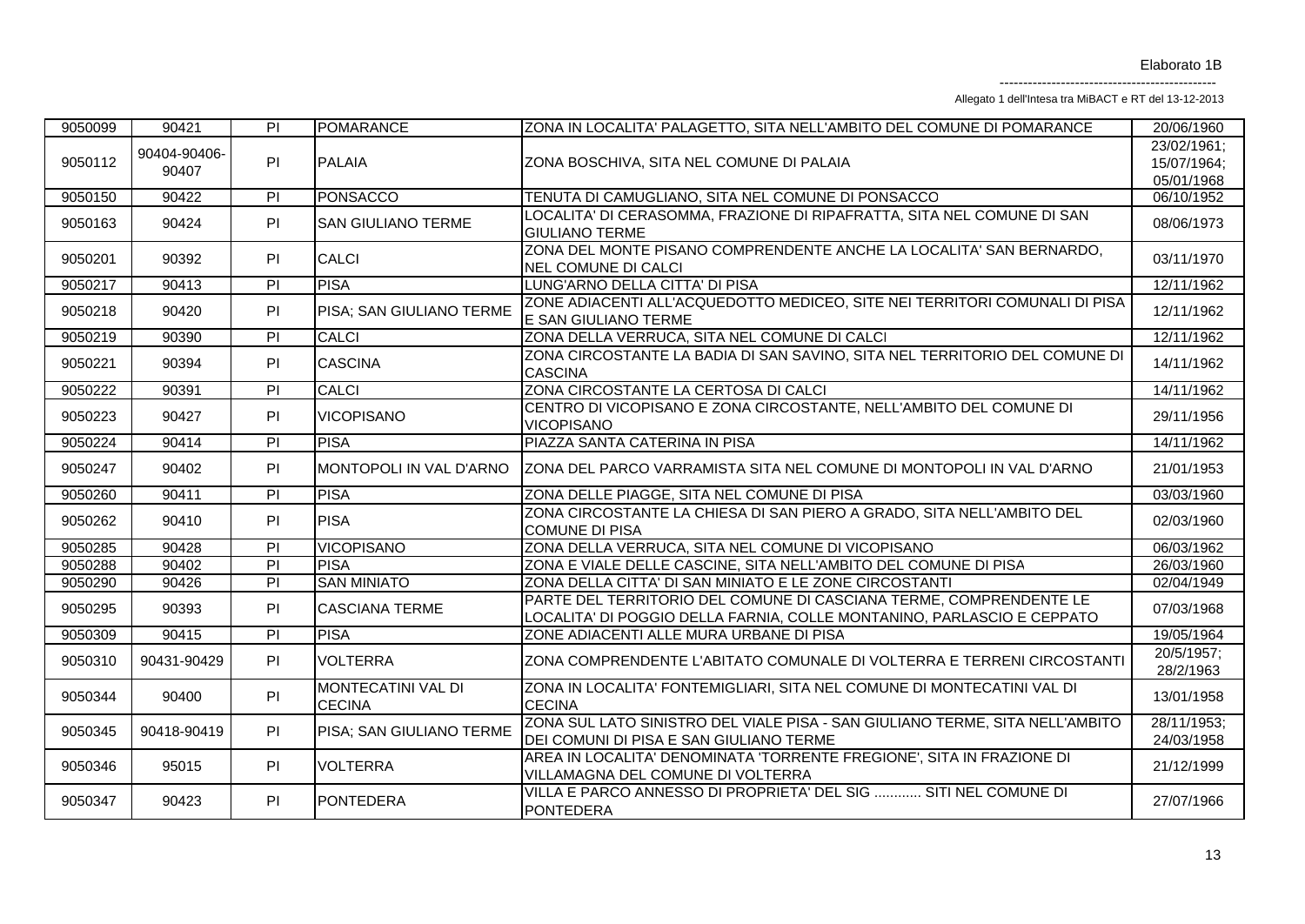Allegato 1 dell'Intesa tra MiBACT e RT del 13-12-2013

| 9050348  | 90401       | PI        | <b>MONTESCUDAIO</b>                                                                                                        | CIPRESSI ESISTENTI ATTORNO AL CIMITERO DI MONTESCUDAIO                                                                                                                                                                                                                   | 15/04/1955                |
|----------|-------------|-----------|----------------------------------------------------------------------------------------------------------------------------|--------------------------------------------------------------------------------------------------------------------------------------------------------------------------------------------------------------------------------------------------------------------------|---------------------------|
| 9050351  | 95000-95001 | PI        | <b>CALCI</b>                                                                                                               | LE ZONE COMPRENDENTI GLI ABITATI DI CALCI, CASTELMAGGIORE E MONTEMAGNO,                                                                                                                                                                                                  | 27/03/1991;               |
|          |             |           |                                                                                                                            | SITE NEL TERRITORIO DEL COMUNE DI CALCI                                                                                                                                                                                                                                  | 07/08/1991                |
| 9100017  | 90093       | PO        | <b>PRATO</b>                                                                                                               | ZONA COLLINARE SITA A NORD-EST DELLA CITTA' DI PRATO                                                                                                                                                                                                                     | 08/04/1958                |
| 99999999 | 90092       | PO        | POGGIO A CAIANO                                                                                                            | PARCO DI BONISALLO A POGGIO A CAIANO (EX CARMIGNANO)                                                                                                                                                                                                                     | 03/05/1952                |
| 9047009  | 90115       | PT        | <b>ABETONE</b>                                                                                                             | ZONA DELL'UCCELLIERA, SITA NEL COMUNE DI ABETONE                                                                                                                                                                                                                         | 23/03/1970                |
| 9047012  | 90123       | PT        | MONTECATINI-TERME                                                                                                          | PARTE DELL'ABITATO DI MONTECATINI TERME                                                                                                                                                                                                                                  | 01/04/1969                |
| 9047021  | 90117       | PT        | <b>BUGGIANO</b>                                                                                                            | ZONA DI BUGGIANO ALTO, NEL COMUNE DI BUGGIANO                                                                                                                                                                                                                            | 07/03/1963                |
| 9047052  | 90121       | PT        | <b>MARLIANA</b>                                                                                                            | STRADA 'MARGINE DI MOMIGNO - PANICAGLIORA' E FASCIA DI TERRENO A LATO,<br>NELL'AMBITO DEL COMUNE DI MARLIANA                                                                                                                                                             | 26/05/1972                |
| 9047063  | 90126       | PT        | <b>PESCIA</b>                                                                                                              | ZONA DEL BORGO DI COLLODI, NEL COMUNE DI PESCIA                                                                                                                                                                                                                          | 11/05/1971                |
| 9047066  | 90129-95019 | <b>PT</b> | <b>PISTOIA</b>                                                                                                             | ZONA DI BELVEDERE A SUD DELLA CITTA' DI PISTOIA                                                                                                                                                                                                                          | 20/05/1965;<br>07/09/2005 |
| 9047069  | 90127       | <b>PT</b> | AGLIANA; BUGGIANO;<br>E COZZILE; MONSUMMANO<br>TERME; PIEVE A NIEVOLE;<br>PONTE BUGGIANESE;<br><b>SERRAVALLE PISTOIESE</b> | CHIESINA UZZANESE; MASSA FASCIA DI TERRENO AI LATI DELL'AUTOSTRADA FIRENZE-MARE SITA NELL'AMBITO DEL<br>TERRITORIO DEI COMUNI DI PIEVE A NIEVOLE, MONSUMMANO TERME, AGLIANA,<br>CHIESINA UZZANESE, BUGGIANO, MASSA E COZZILE, SERRAVALLE PISTOIESE E<br>PONTE BUGGIANESE | 26/04/1973                |
| 9047079  | 90133       | <b>PT</b> | <b>SERRAVALLE PISTOIESE</b>                                                                                                | ZONA COMPRENDENTE L'ANTICO NUCLEO ABITATO E TERRENI CIRCOSTANTI, NEL<br>COMUNE DI SERRAVALLE PISTOIESE                                                                                                                                                                   | 31/05/1961                |
| 9047091  | 90128       | <b>PT</b> | <b>PISTOIA</b>                                                                                                             | ZONE DEI VIALI MALTA E DELL'ARCADIA, SITE NELL'AMBITO DEL COMUNE DI PISTOIA                                                                                                                                                                                              | 12/06/1957                |
| 9047113  | 90132       | <b>PT</b> | <b>QUARRATA</b>                                                                                                            | ZONA DELLA VILLA MEDICEA DELLA MAGIA, NEL TERRITORIO DEL COMUNE DI<br><b>QUARRATA</b>                                                                                                                                                                                    | 01/06/1963                |
| 9047176  | 90113       | <b>PT</b> | <b>ABETONE</b>                                                                                                             | ZONA DEL MONTE GOMITO E CRINALE MONTANO ADIACENTE E FORESTA DEMANIALE<br>DELL'ABETONE, SITE NEL TERRITORIO DEL COMUNE DI ABETONE                                                                                                                                         | 19/09/1951                |
| 9047182  | 90131       | <b>PT</b> | <b>PISTOIA</b>                                                                                                             | ZONA CIRCOSTANTE LA VILLA MONTEBONO, SITA NELLA FRAZIONE BARILE DEL<br><b>COMUNE DI PISTOIA</b>                                                                                                                                                                          | 06/10/1970                |
| 9047204  | 90124       | <b>PT</b> | A NIEVOLE                                                                                                                  | MONTECATINI TERME; PIEVE ZONA COLLINARE SITA NELL'AMBITO DEI COMUNI DI MONTECATINI TERME E PIEVE A<br><b>NIEVOLE</b>                                                                                                                                                     | 15/11/1958                |
| 9047225  | 90116       | <b>PT</b> | <b>ABETONE</b>                                                                                                             | ZONA SITA FRA IL TORRENTE LIMA E LA STRADA STATALE DEL BRENNERO NEL<br><b>COMUNE DI ABETONE</b>                                                                                                                                                                          | 30/05/1972                |
| 9047226  | 90114       | <b>PT</b> | <b>ABETONE</b>                                                                                                             | ZONA DELLA VALLE DELLE POZZE, SITA NEL TERRITORIO DEL COMUNE DI ABETONE                                                                                                                                                                                                  | 24/10/1968                |
| 9047227  | 90122       | PT        | MONSUMMANO TERME                                                                                                           | PARTE DEL COLLE DI MONSUMMANO                                                                                                                                                                                                                                            | 16/11/1973                |
| 9047244  | 90130       | PT        | <b>PISTOIA</b>                                                                                                             | ZONA A NORD DELLA CITTA' DI PISTOIA                                                                                                                                                                                                                                      | 03/02/1966                |
| 9047289  | 90125       | PT        | <b>PESCIA</b>                                                                                                              | ZONA COLLINARE SITA NEL COMUNE DI PESCIA                                                                                                                                                                                                                                 | 15/12/1959                |
| 9047302  | 90120       | PT        | <b>MARLIANA</b>                                                                                                            | ZONA DELL'ABITATO DELLA 'SERRA', NEL COMUNE DI MARLIANA                                                                                                                                                                                                                  | 16/06/1964                |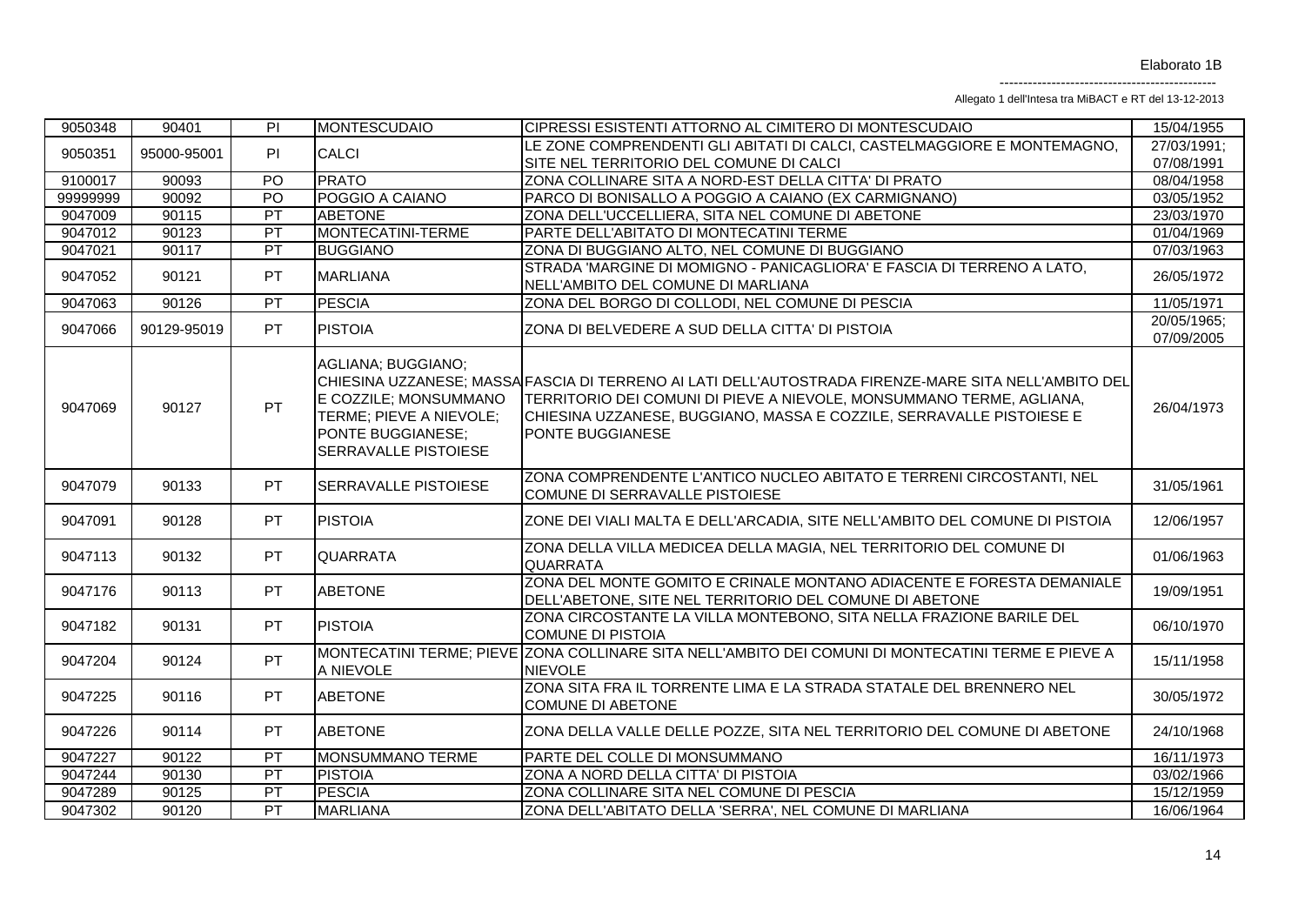Allegato 1 dell'Intesa tra MiBACT e RT del 13-12-2013

| 9047338 | Non presente<br>nel SITAP | PT                       | SAN MARCELLO PISTOIESE   PARCO LODOLO |                                                                                                        | 15/01/1963                |
|---------|---------------------------|--------------------------|---------------------------------------|--------------------------------------------------------------------------------------------------------|---------------------------|
| 9047339 | 90118                     | PT                       | <b>CUTIGNANO</b>                      | EX CONVENTO DELLE CLARISSE DI CUTIGLIANO E ZONA ADIACENTE                                              | 15/12/1951                |
| 9047340 | 90119                     | <b>PT</b>                | <b>MARLIANA</b>                       | TRE ZONE LUNGO LA STRADA PROVINCIALE MAMMIANESE, IN LOCALITA'<br>PANICAGLIORA NEL COMUNE DI MARLIANA   | 19/10/1961                |
| 9047362 | Non presente<br>nel SITAP | <b>PT</b>                | SAN MARCELLO PISTOIESE                | <b>PARCO FARINA-CINI</b>                                                                               | 15/01/1963                |
| 9052001 | 90565                     | $\overline{\text{SI}}$   | <b>SIENA</b>                          | QUATTRO ZONE INTORNO ALL'ABITATO DI SIENA                                                              | 29/10/1965                |
| 9052003 | 90526                     | SI                       | COLLE DI VAL D'ELSA                   | VERSANTE OVEST DELLA MONTAGNOLA SENESE, RICADENTE IN COMUNE DI COLLE<br>VAL D'ELSA                     | 10/12/1975                |
| 9052005 | 90520-95010               | SI                       | <b>CHIANCIANO TERME</b>               | ZONA COLLINARE NEL COMUNE DI CHIANCIANO TERME                                                          | 24/02/1970;<br>21/11/1995 |
| 9052018 | 90552                     | $\overline{\mathbf{s}}$  | <b>POGGIBONSI</b>                     | ZONA DELLE COLLINE A OVEST DEL CENTRO ABITATO DI POGGIBONSI                                            | 06/04/1965                |
| 9052019 | 90537                     | $\overline{\text{SI}}$   | <b>MONTERIGGIONI</b>                  | ZONA CIRCOSTANTE IL CENTRO ABITATO DI MONTEREGGIONI                                                    | 07/04/1965                |
| 9052025 | 90569                     | $\overline{\text{SI}}$   | <b>SIENA</b>                          | ZONA DI MONSINDOLI E FOGLIANO NEL COMUNE DI SIENA                                                      | 21/02/1977                |
| 9052027 | 90528                     | SI                       | <b>GAIOLE IN CHIANTI</b>              | LOCALITA' DI MELETO E CASTAGNOLI, SITE NEL TERRITORIO DEL COMUNE DI GAIOLE<br><b>IN CHIANTI</b>        | 05/04/1973                |
| 9052039 | 90562                     | $\overline{\text{SI}}$   | <b>SIENA</b>                          | ZONA CIRCOSTANTE L'ABITATO DI SIENA                                                                    | 14/05/1956                |
| 9052041 | 90545                     | $\overline{\text{SI}}$   | <b>MONTERONI D'ARBIA</b>              | ZONA DI LUCIGNANO D'ARBIA, NEL COMUNE DI MONTERONI DI ARBIA                                            | 20/09/1975                |
| 9052051 | 90504                     | SI                       | <b>ASCIANO</b>                        | ZONA CIRCOSTANTE L'ABBAZIA DI MONTE OLIVETO MAGGIORE, SITA NEL TERRITORIO<br>DEL COMUNE DI ASCIANO     | 23/05/1972                |
| 9052053 | 90531                     | <b>SI</b>                | <b>MONTALCINO</b>                     | LA ZONA CIRCOSTANTE L'ABBAZIA DI SANT'ANTIMO, SITA NEL TERRITORIO DEL<br>COMUNE DI MONTALCINO          | 23/05/1972                |
| 9052054 | 90556                     | <b>SI</b>                | <b>RADICOFANI</b>                     | CENTRO STORICO E LE ZONE CIRCOSTANTI, SITE NELL'AMBITO DEL COMUNE DI<br><b>RADICOFANI</b>              | 23/05/1972                |
| 9052061 | 90533                     | $\overline{\text{SI}}$   | <b>MONTEPULCIANO</b>                  | ZONA CIRCOSTANTE IL CENTRO ABITATO DI MONTEPULCIANO                                                    | 09/06/1959                |
| 9052064 | 90561                     | $\overline{\mathsf{SI}}$ | <b>SARTEANO</b>                       | CENTRO URBANO DI SARTEANO E ZONA CIRCOSTANTE                                                           | 11/05/1971                |
| 9052068 | 90546                     | $\overline{\mathbf{s}}$  | <b>MONTICIANO</b>                     | ZONA DI PETRIOLO, SITA IN COMUNE DI MONTICIANO                                                         | 23/05/1970                |
| 9052072 | 90566                     | <b>SI</b>                | <b>SIENA</b>                          | ZONA PANORAMICA, SITA NEL TERRITORIO DEL COMUNE DI SIENA, IN AMPLIAMENTO<br>DEL VINCOLO GIA' ESISTENTE | 15/05/1972                |
| 9052073 | 90554                     | $\overline{\mathbf{s}}$  | <b>RADDA IN CHIANTI</b>               | ZONA DI VOLPAIA, NEL COMUNE RADDA IN CHIANTI                                                           | 23/05/1972                |
| 9052074 | 90521                     | SI                       | <b>CHIUSDINO</b>                      | ZONA CIRCOSTANTE L'ABBAZIA DI SAN GALGANO, SITA NEL COMUNE DI CHIUSDINO                                | 26/05/1972                |
| 9052083 | 90551                     | $\overline{\text{SI}}$   | <b>PIENZA</b>                         | ZONA DI MONTICCHIELLO, NEL COMUNE DI PIENZA                                                            | 30/04/1973                |
| 9052084 | 90570                     | $\overline{\mathsf{SI}}$ | <b>SOVICILLE</b>                      | ZONA PANORAMICA, SITA NEL COMUNE DI SOVICILLE                                                          | 30/04/1973                |
| 9052092 | 90514                     | <b>SI</b>                | CASTELNUOVO<br><b>BERARDENGA</b>      | LOCALITA' CERTOSA DI PONTIGNANO, SITA NEL COMUNE DI CASTELNUOVO<br><b>BERARDENGA</b>                   | 16/06/1966                |
| 9052111 | 90519                     | SI                       | <b>CHIANCIANO TERME</b>               | ANTICO NUCLEO CARATTERISTICO DI CHIANCIANO ED AREA ADIACENTE                                           | 21/12/1967;<br>21/11/1995 |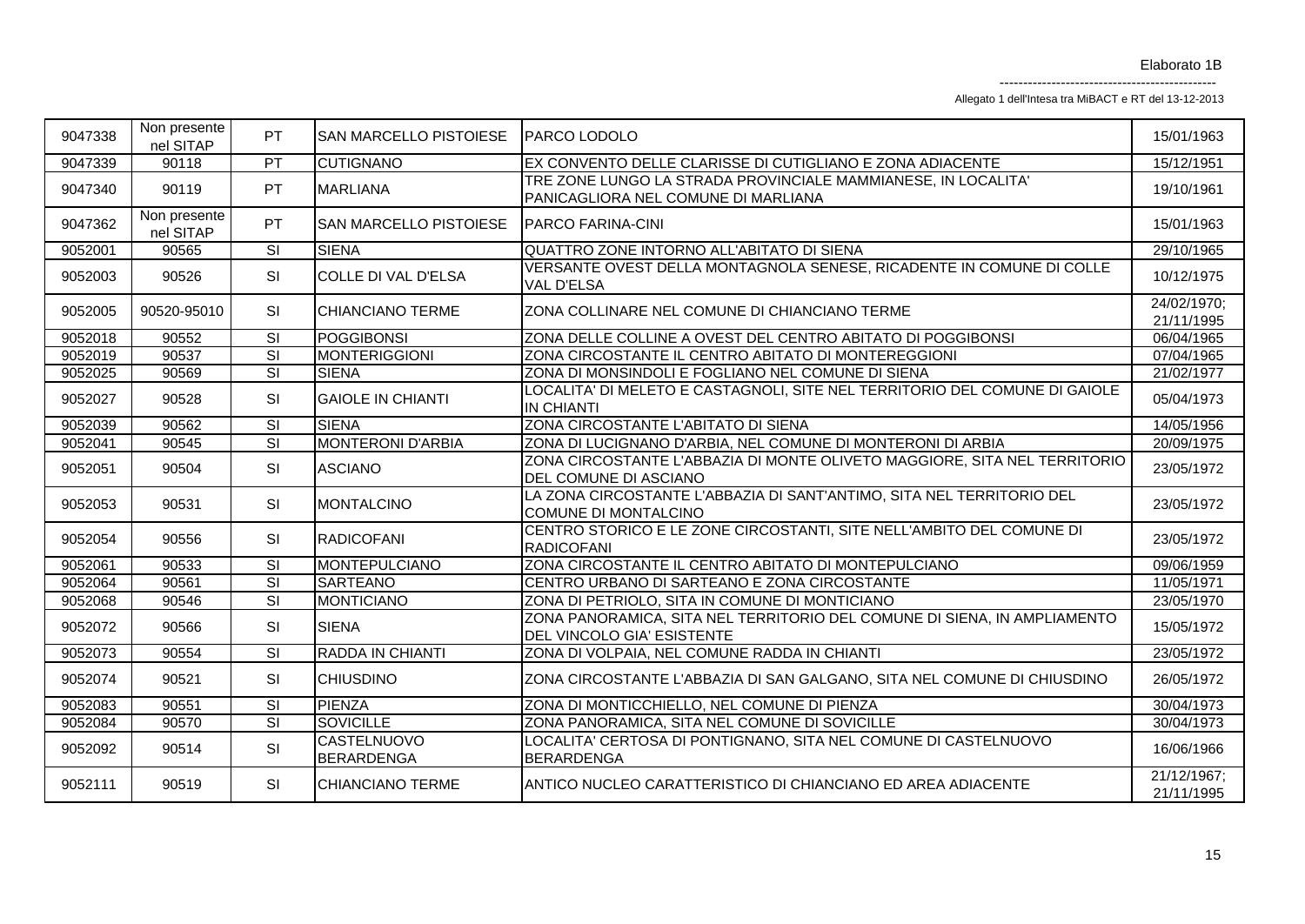Allegato 1 dell'Intesa tra MiBACT e RT del 13-12-2013

| 9052119 | 90541       | SI                      | <b>MONTERIGGIONI</b>                                                           | ZONE DI BASCIANO, POGGIOLO E PIAN DEL LAGO, SITE NEL COMUNE DI<br><b>MONTERIGGIONI</b>                               | 21/06/1975                |
|---------|-------------|-------------------------|--------------------------------------------------------------------------------|----------------------------------------------------------------------------------------------------------------------|---------------------------|
| 9052137 | 90550       | $\overline{\mathbf{s}}$ | <b>PIENZA</b>                                                                  | ZONE DI SPEDALETTO E PALAZZONE, NEL COMUNE DI PIENZA                                                                 | 31/07/1970                |
| 9052143 | 90527       | $\overline{\text{SI}}$  | <b>GAIOLE IN CHIANTI</b>                                                       | ZONA CIRCOSTANTE IL CASTELLO DI BROLIO, NEL COMUNE DI GAIOLE IN CHIANTI                                              | 22/08/1966                |
| 9052144 | 90553       | SI                      | <b>POGGIBONSI</b>                                                              | ZONA CIRCOSTANTE LA SUPERSTRADA SIENA-FIRENZE, SITA NEL COMUNE DI<br><b>POGGIBONSI</b>                               | 29/08/1970                |
| 9052145 | 90539       | SI                      | <b>MONTERIGGIONI</b>                                                           | ZONA CIRCOSTANTE LA SUPERSTRADA SIENA-FIRENZE, SITA NEL COMUNE DI<br><b>MONTERIGGIONI</b>                            | 29/08/1970                |
| 9052155 | 90502       | SI                      | <b>ABBADIA SAN SALVATORE;</b><br><b>CASTIGLIONE D'ORCIA;</b><br>PIANCASTAGNAIO | ZONA DEL MONTE AMIATA, SITA NELL'AMBITO DEI COMUNI DI ABBADIA SAN<br>SALVATORE, PIANCASTAGNAIO E CASTIGLIONE D'ORCIA | 26/09/1959                |
| 9052158 | 90505       | $\overline{\mathsf{S}}$ | <b>ASCIANO</b>                                                                 | ZONE COLLINARI ADIACENTI AL CENTRO STORICO DI ASCIANO                                                                | 02/08/1977                |
| 9052159 | 90534       | $\overline{\mathbf{s}}$ | MONTEPULCIANO                                                                  | ZONA CIRCOSTANTE IL CENTRO ABITATO DEL COMUNE DI MONTEPULCIANO                                                       | 12/09/1967                |
| 9052160 | 90512       | SI                      | <b>CASTELNUOVO</b><br><b>BERARDENGA</b>                                        | IL PARCO E I DUE VIALI ALBERATI, DELLA TENUTA DI ARCENO, SITI NEL COMUNE DI<br>CASTELNUOVO BERARDENGA                | 25/02/1955                |
| 9052164 | 90547       | SI                      | <b>MONTICIANO</b>                                                              | ZONA CIRCOSTANTE LA SUPERSTRADA SIENA-GROSSETO, SITA NEL COMUNE DI<br><b>MONTICIANO</b>                              | 27/08/1973                |
| 9052165 | 90503       | SI                      | ABBADIA SAN SALVATORE                                                          | TERRITORIO COMUNALE DI ABBADIA SAN SALVATORE, IN AMPLIAMENTO DEL VINCOLO<br><b>PRECEDENTE DELL'AMIATA</b>            | 04/06/1973                |
| 9052167 | 90548       | SI                      | <b>MURLO</b>                                                                   | ZONA CIRCOSTANTE LA SUPERSTRADA SIENA-GROSSETO, SITA IN COMUNE DI MURLO                                              | 27/08/1973                |
| 9052180 | 90516       | SI                      | <b>CASTIGLIONE D'ORCIA</b>                                                     | CENTRO ABITATO E ZONA CIRCOSTANTE, DEL COMUNE DI CASTIGLIONE D'ORCIA                                                 | 22/09/1971                |
| 9052183 | 90524       | $\overline{\mathbf{s}}$ | <b>CHIUSI</b>                                                                  | CENTRO URBANO E ZONA CIRCOSTANTE DEL COMUNE DI CHIUSI                                                                | 06/10/1970                |
| 9052188 | 90571       | SI                      | <b>SOVICILLE</b>                                                               | ZONA CIRCOSTANTE LA SUPERSTRADA SIENA-GROSSETO, SITA NEL COMUNE DI<br><b>SOVICILLE</b>                               | 05/10/1973                |
| 9052189 | 90558       | <b>SI</b>               | <b>SAN CASCIANO DEI BAGNI</b>                                                  | CENTRI ABITATI E ZONE CIRCOSTANTI DI SAN CASCIANO DEI BAGNI E CELLE SUL RIGO                                         | 05/10/1973                |
| 9052205 | 90573       | SI                      | <b>TORRITA DI SIENA</b>                                                        | LOCALITA' MONTEFOLLONICO, SITA NEL COMUNE DI TORRITA DI SIENA                                                        | 03/11/1970                |
| 9052216 | 90557       | $\overline{\mathbf{s}}$ | <b>RAPOLANO TERME</b>                                                          | ZONA COLLINARE, SITA NEL COMUNE DI RAPOLANO TERME                                                                    | 04/06/1976                |
| 9052228 | 90509       | SI                      | <b>CASOLE D'ELSA</b>                                                           | VERSANTE OVEST DELLA MONTAGNOLA SENESE, INTERESSANTE IL COMUNE DI<br><b>CASOLE D'ELSA</b>                            | 05/01/1976                |
| 9052229 | 90544       | SI                      | <b>MONTERONI D'ARBIA</b>                                                       | ZONA CIRCOSTANTE IL MONUMENTALE CASTELLO DI CUNA, NEL COMUNE DI<br><b>MONTERONI D'ARBIA</b>                          | 07/01/1966                |
| 9052230 | 90507       | SI                      | <b>BUONCONVENTO</b>                                                            | ZONA A NORD-OVEST DEL TERRITORIO COMUNALE DI BUONCONVENTO (SERRAVALLE-<br><b>FATTORIA PIANA)</b>                     | 05/01/1976                |
| 9052231 | 90572       | SI                      | <b>SOVICILLE</b>                                                               | VERSANTE OVEST DELLA MONTAGNOLA SENESE, INTERESSANTE IL COMUNE DI<br><b>SOVICILLE</b>                                | 05/01/1976                |
| 9052234 | 90568       | $\overline{\mathsf{S}}$ | <b>SIENA</b>                                                                   | CENTRO STORICO DI SIENA                                                                                              | 05/01/1976                |
| 9052248 | 90530-90532 | SI                      | <b>MONTALCINO</b>                                                              | ZONA COMPRENDENTE IL CENTRO ABITATO DEL COMUNE DI MONTALCINO E TERRENI<br><b>CIRCOSTANTI</b>                         | 20/10/1961;<br>16/01/1974 |